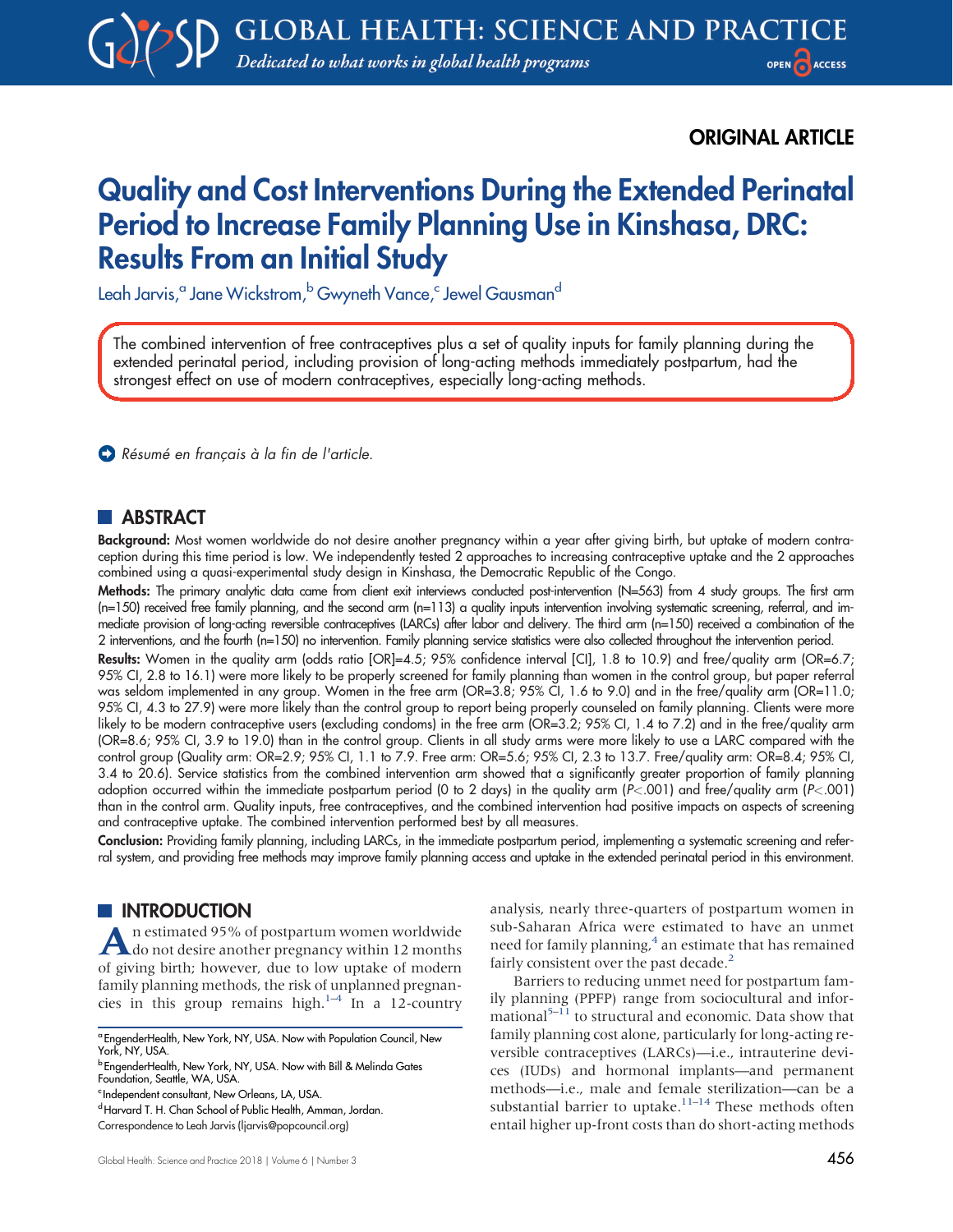(i.e., condoms, oral contraceptives, and inject-ables).<sup>[15](#page-15-3)</sup> Although LARCs and permanent methods may be well suited to the reproductive intentions of postpartum women, previous research indicates that when postpartum women do use a method, they overwhelmingly use short-acting methods.  $2,16$  $2,16$ 

Strategies such as voucher systems have been used to address economic barriers to family planning; however, specific data are limited on how providing free contraceptives may impact PPFP use $17-19$  $17-19$  and on how cost and integration interventions may work together to increase PPFP use. Integration generally refers to approaches to remediation of PPFP barriers within the health system. These efforts tend to focus on the extended perinatal period (EPP)—defined as pregnancy through the first year postpartum—visit structure, whereby exposure to antenatal care (ANC), labor and delivery (L&D), postnatal care (PNC), and infant/child health and immunization services ensure that women have frequent, scheduled contact with the health system. World Health Organization (WHO) and other international guidelines recommend using these health system contact points to provide family planning information and services and expand the availability of the range of family planning methods available. Provider training on LARCs and permanent methods delivery is an im-portant component of the expansion.<sup>20[,21](#page-15-8)</sup>

Much research on PPFP use to date, however, has been focused on integrating family planning messages and referrals into a single delivery point, such as immunization or ANC services, as opposed to providing services through many delivery points in a health facility. The results have been mixed[.6,](#page-15-9)[7,](#page-15-10)[22](#page-15-11)–[25](#page-15-12) Research in Rwanda and Liberia demonstrated increased family planning uptake by providing referrals for co-located family planning services to mothers bringing their children to immunization services.<sup>[7,](#page-15-10)[24](#page-15-13)</sup> In contrast, research on integration of family planning messages into immunization services in Ghana and Zambia found no effect on family planning uptake. $^{25}$  $^{25}$  $^{25}$  In other contexts, research has demonstrated that the provision of family planning counseling and services during labor and delivery and postpartum care can increase uptake of family planning immediately postpartum; this is now considered a "pro-ven" high impact practice.<sup>[10](#page-15-14)[,21](#page-15-8)</sup>

#### The Democratic Republic of the Congo Context

In the Democratic Republic of the Congo (DRC), the national modern contraceptive prevalence rate among married women of reproductive age is extremely low (7.8%), while unmet need is high (27.7%) and only one-third of facilities offer any family planning services.<sup>[26](#page-15-15)[,27](#page-15-16)</sup> The Ministry of Health (MOH) is working to address these issues by making a national commitment as part of the Family Planning 2020 (FP2020) global movement and establishing a country action plan to increase PPFP access.<sup>28–[31](#page-15-18)</sup> EngenderHealth's Expand Family Planning Project (ExpandFP) (2013–2020) is one of many efforts funded by the Bill & Melinda Gates Foundation and other donors to support the DRC MOH to move toward their FP2020 and PPFP goals.

In the DRC, ExpandFP focused efforts in Kinshasa, where unmet need is relatively high (22.6%) among married women of reproductive age and facility-based delivery is nearly universal. $26,32$  $26,32$  This environment presented opportunities to reach women at health facilities who wanted and needed family planning during the EPP. However, throughout the DRC, family planning is not routinely provided for free in either the public or the private sector. The median cost to the client for short- and long-acting methods ranges from less than US\$1 for oral contraceptives to more than US\$10 for an implant, with variation barrier to family among facilities.<sup>15</sup> In a country where the per cap- **planning use.** ita gross national income is about US\$460 per year, contraceptive costs may pose an important barrier to family planning use.<sup>[33](#page-15-20)</sup> Therefore, we wanted to understand how eliminating cost as a barrier could affect PPFP uptake.

To assist the DRC MOH National Reproductive Health Program, ExpandFP conducted an operational study to determine how to best increase family planning uptake in the EPP. Two interventions were evaluated separately and in combination with each another. The first intervention provided free contraceptives. The second, referred to as "quality inputs," focused on the perinatal contacts within the health system at all service delivery points in the EPP; these include systematic screening and referral in child health/immunization, ANC, and PNC services, along with additional training on family planning counseling and immediate provision of LARCs in L&D wards. We hypothesized that both the free contraceptives and quality inputs interventions would increase uptake in the EPP, but that the combined intervention would have the greatest effect.

## **METHODS**

The research used a 4-group, nonrandomized, posttest study design. Data evaluating the primary outcomes were collected from client exit interviews

The cost of contraception in the DRC can be a

Provision of family planning counseling and services during labor and delivery can increase contraceptive uptake immediately postpartum.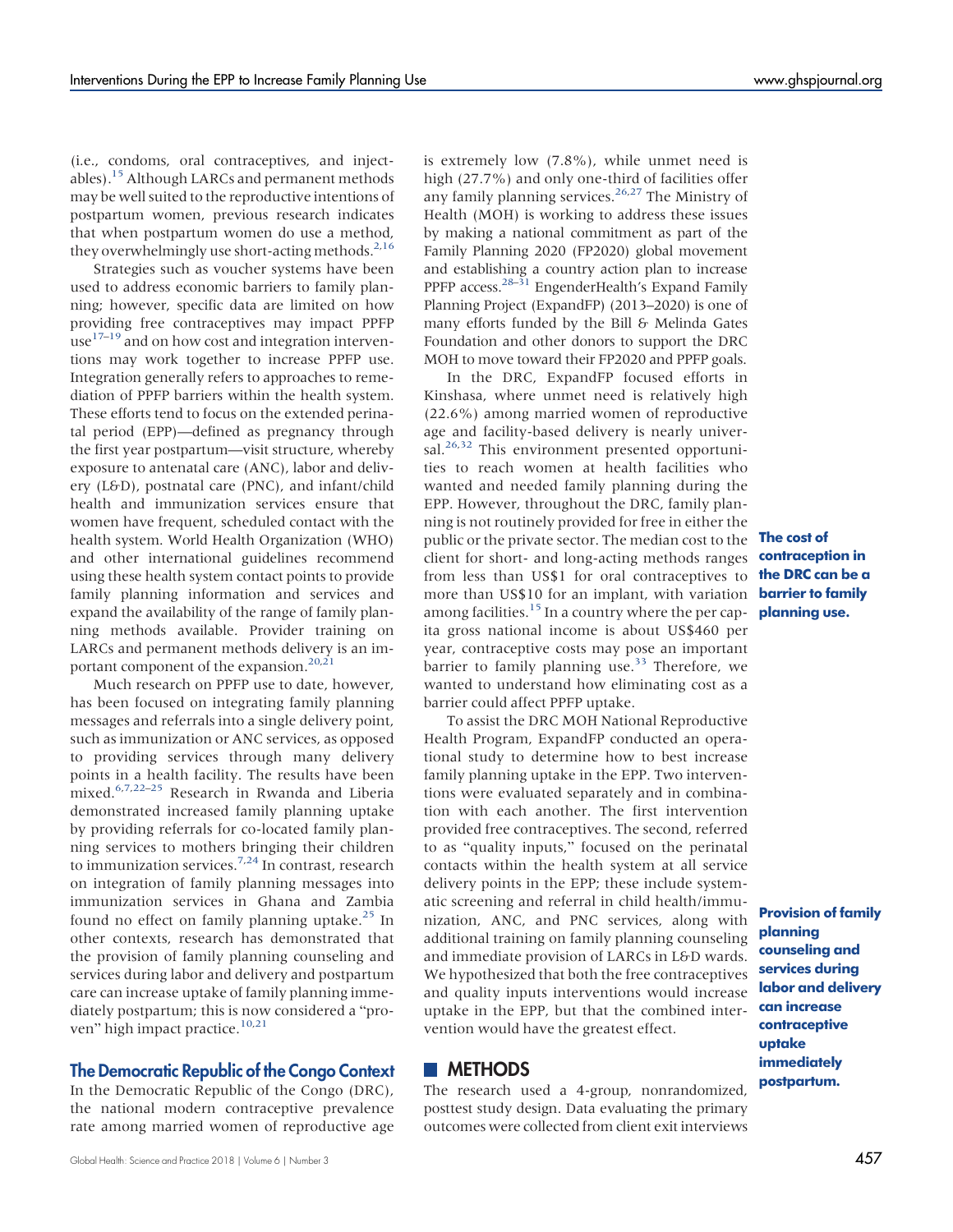and were bolstered by family planning service statistics. To be eligible for inclusion in the study, facilities in Kinshasa were required to meet the following minimum criteria: (1) have no other implementing partners; (2) have a relatively high monthly caseload of L&D patients, with an average of at least 30 per month; and (3) serve a peri-urban population. The 4 facilities (2 hospitals and 2 maternity referral centers) that met these criteria and were willing to participate were purposively chosen under advisement from the MOH and assigned to 1 of 4 study arms (Figure 1). The Arm 1 ("quality") facility was assigned to the quality inputs intervention, the Arm 2 ("free") facility was assigned to the free contraceptives intervention, the Arm 3 ("free/quality") facility was assigned to the free contraceptive and quality inputs intervention, and the Arm 4 facility served as the control.

Study activities were initiated in February 2016 and concluded in June 2017. Initiation of the interventions was staggered over 3 months across the 3 treatment sites and lasted a total of

A whole-site training approach was used to deliver the training and education components of the quality inputs intervention.

#### **Interventions**

#### Quality Inputs (Arms 1 and 3)

12 months at each facility.

The quality inputs intervention consisted of 3 components: (1) clinical training and provision of equipment for postpartum insertion of the IUD (PPIUD), (2) training on WHO's Medical Eligibility Criteria (MEC) for Contraceptive Use,<sup>[34](#page-15-21)</sup> and (3) introduction of a systematic screening and referral tool for family planning.

These components were launched through whole-site training: a facility-wide approach intended to meet the learning needs of all staff in various departments and to encourage teamwork among them. $35-38$  $35-38$  $35-38$  The whole-site training consisted of a 7-day, facility-based training for providers and non-clinicians alike. Providers and facility staff participated in relevant parts of the training according to their role in the intervention (Figure 1). ANC, PNC, and immunization providers were expected to screen clients for family planning need, current or future, and refer the clients as needed. L&D providers were expected to do the same, but also had the ability to counsel on and deliver some methods within their department. Family planning providers were not expected to screen and refer, but rather to counsel and deliver family planning methods.

The trainers and facility supervisors first oriented staff from the entire facility over a 2-day period to the integration approach and the goals of the intervention, at the same time assessing training and equipment needs. Then, providers were



Abbreviations: ANC, antenatal care; FP, family planning; L&D, labor and delivery; MEC, medical eligibility criteria; PNC, postnatal care; PPIUD, postpartum insertion of an intrauterine device.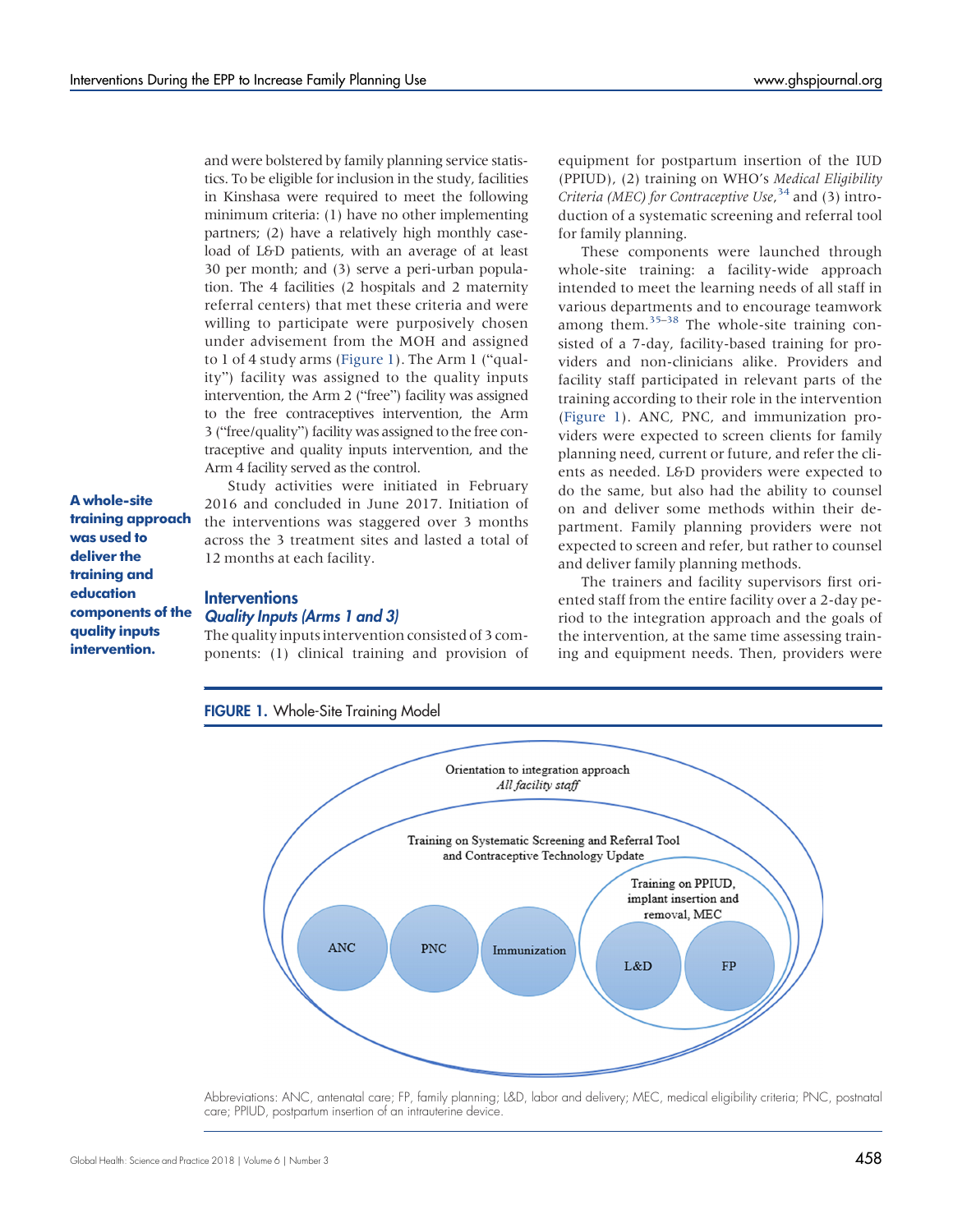divided into subgroups for specialized training according to their primary function in the facility. Over 5 days, providers from the family planning and L&D departments were trained on postpartum insertion of an IUD, provided with needed PPIUD equipment, and refreshed on implant insertion and removal. The clinical training also included an update on MEC for postpartum women and a review of rights-based family plan-ning counseling.<sup>[39](#page-16-1)</sup> Trainees were assessed for competency using anatomical models, and supervised PPIUD insertions were conducted with available clients for on-the-job coaching on the last day of the training. As a result of the training, providers were able to provide PPIUDs, implants, and other methods within the L&D department immediately postpartum.

Providers from departments within the facility that women frequent throughout the EPP specifically, ANC, L&D, PNC, and child health/ immunization—were given a contraceptive technology update and trained on the use of the screening and referral tool.

The adapted paper-based systematic screening and referral tool, developed by the Population Council and IntraHealth International and tested in several resource-challenged settings,  $40-43$  $40-43$  was designed to help providers screen women for family planning need and provide written referrals. The first page of the tool is an abbreviated assessment of the client's reproductive intentions, pregnancy and delivery history, family planning practices and satisfaction, and desire for additional family planning information or services. When a client indicates interest in additional information or services, the provider is prompted to continue to a written referral form, which is then sent with the client to the family planning unit, where family planning counseling is continued and a method is provided if desired. Both screening forms and referral forms were filed and used as a study monitoring mechanism throughout the implementation period.

# Free Contraceptives (Arms 2 and 3)

To address economic barriers to family planning access, all contraceptives were provided free of charge in Arms 2 and 3 in both the L&D and family planning units. Prior to the study, the 4 study sites offered a range of family planning methods for a fee, with the exception of male condoms, which were free at all 4 facilities. Costs to clients at these facilities varied from US\$0.30 to \$10 for shortacting methods and from US\$5 to \$10 for LARCs.

Female sterilization cost US\$100 to \$250 at 3 of the facilities, but was only available as part of a cesarean delivery. ExpandFP provided a monthly **Monthly stipends** stipend to the facilities providing free contraception that was approximately equal to lost revenue **facilities to** from charging for family planning; the amount of this stipend was negotiated prior to study launch. No targeted demand generation activities were conducted in any study site, as the intervention was intended to be facility-based only.

#### Method Availability (Arms 1, 2, 3, and 4)

In all 4 facilities, clients could access IUDs, implants, injectables, oral contraceptives, and male condoms in the family planning department throughout the duration of the intervention, and facilities were supported to ensure no stock-outs occurred. Clients could not access family planning methods in ANC, PNC, or immunization departments in any of the 4 facilities.

In the quality intervention sites only (Arms 1 and 3), clients could obtain IUDs, implants, or oral contraceptives in L&D in the immediate postpartum period. They could also be referred for family planning if they chose not to adopt family planning at that time but were interested in future use.

Female sterilization was unavailable in the quality arm facility. Vasectomy was not available at any of the facilities. The project did not aim to increase the availability of permanent methods.

# Outcomes of Interest

The main study outcomes of interest related to family planning service provision quality and family planning uptake. Outcomes were assessed in the service delivery departments or study populations to which they were applicable ([Table 1](#page-4-0)). Secondarily, we assessed how well the approaches tested targeted women in the EPP, and how the approaches affected method mix among family study outcomes of planning clients.

To evaluate the quality domain, binary outcomes for family planning screening, family planning referral, family planning counseling, and LARC counseling were assessed; criteria for each outcome are described in [Table 1](#page-4-0). From client exit interview data, affirmative answers to all criteria were necessary to justify a "Yes" classification for each outcome. The analysis set (i.e., denominator data) used for each of the outcomes varied based on the type of service delivery point. For example, family planning providers were not expected to screen for family planning need or refer for family planning, since a client presenting had already

were provided to compensate them for providing free contraception to clients during the study period.

The study adapted a paper-based systematic screening and referral tool designed to help providers screen women for family planning need and provide written referrals.

Family planning service provision quality and family planning uptake were the primary interest.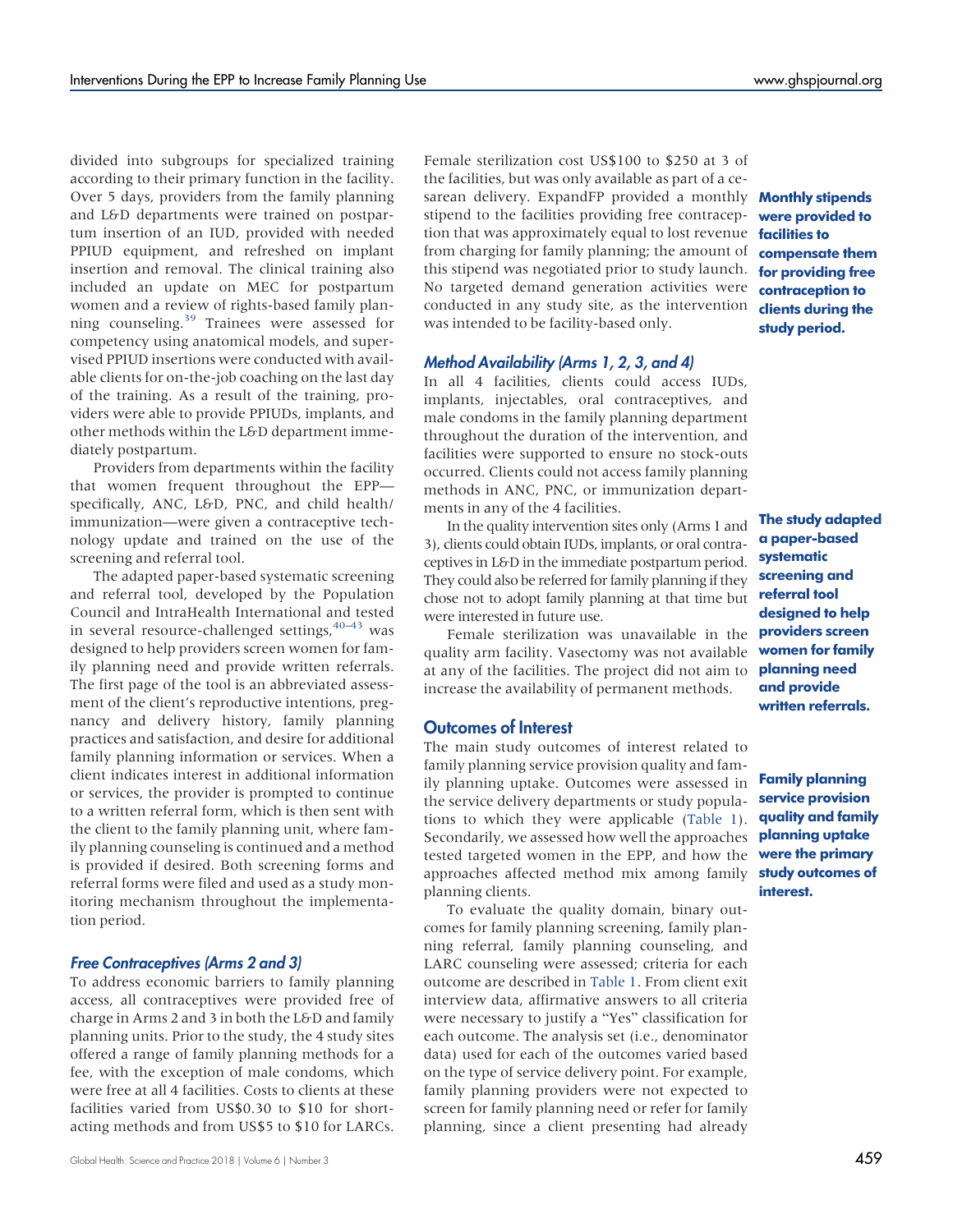| Outcome (Yes/No) by Source of<br><b>Data</b> | Criteria                                                                                                                                                                                                                                                                                                                              | <b>Analysis Set</b>                                                 |
|----------------------------------------------|---------------------------------------------------------------------------------------------------------------------------------------------------------------------------------------------------------------------------------------------------------------------------------------------------------------------------------------|---------------------------------------------------------------------|
|                                              |                                                                                                                                                                                                                                                                                                                                       |                                                                     |
| <b>Client Exit Interview</b>                 |                                                                                                                                                                                                                                                                                                                                       |                                                                     |
| Quality FP Service Delivery                  |                                                                                                                                                                                                                                                                                                                                       |                                                                     |
| Properly screened for FP                     | Client reported that (1) her provider either asked if she wanted more children or<br>when she wanted more children and (2) provider asked client if she was inter-<br>ested in FP.                                                                                                                                                    | Women interviewed at<br>ANC, PNC, immunization,<br>and L&D services |
| Properly referred for FP                     | Client reported that (1) her provider asked if she was interested in FP, (2) she told<br>the provider she was interested, and (3) the interviewer was able to observe the<br>paper referral slip in client's hand.                                                                                                                    | Women interviewed at<br>ANC, PNC, and immuniza-<br>tion services    |
| Properly counseled on FP                     | Client reported that her provider (1) gave her a chance to ask questions; (2) if so,<br>the answers to questions were satisfactory; (3) the provider discussed advan-<br>tages of methods; (4) the provider discussed side effects; and (5) the provider<br>told client what to do if she experienced side effects.                   | Women interviewed at L&D<br>and FP services                         |
| Properly counseled on LARC                   | Client reported that her provider told her (1) where her LARC could be removed;<br>(2) when her LARC should be removed, based on maximum duration of use; and<br>(3) that she could have her LARC removed at any time.                                                                                                                | LARC adopters                                                       |
| FP Method Use                                |                                                                                                                                                                                                                                                                                                                                       |                                                                     |
| Modern FP user                               | Client reported that she was using one of the following FP methods or that she<br>had received one of the following methods on the day of interview:<br>male/female sterilization, IUD, implant, oral contraceptives, male/female con-<br>doms, emergency contraception, standard days method, or lactational amen-<br>orrhea method. | All nonpregnant women                                               |
| Modern non-condom FP user                    | Same as previous, except male/female condoms were excluded from the list of<br>methods.                                                                                                                                                                                                                                               | All nonpregnant women                                               |
| LARC user                                    | Same as previous, except only includes users of IUDs or implants.                                                                                                                                                                                                                                                                     | All nonpregnant women                                               |
| <b>Service Statistics</b>                    |                                                                                                                                                                                                                                                                                                                                       |                                                                     |
| Postpartum Distribution of FP Clients        |                                                                                                                                                                                                                                                                                                                                       |                                                                     |
| FP client in the EPP                         | Client received a modern FP method and was within 12 months of last delivery.                                                                                                                                                                                                                                                         | All FP clients                                                      |
| FP client in immediate postpartum<br>period  | Client received a modern FP method and was within 2 days of last delivery.                                                                                                                                                                                                                                                            | All FP clients                                                      |

#### <span id="page-4-0"></span>TABLE 1. Primary Study Outcomes, Criteria, and Analysis Set

Abbreviations: ANC, antenatal care; EPP, extended perinatal period; FP, family planning; IUD, intrauterine device; L&D, labor and delivery; LARC, long-acting reversible contraceptive; PNC, postnatal care.

> expressed interest in family planning by coming to that department, so screening and referral were not evaluated among clients exiting family planning service departments.

> Evaluation of the family planning uptake domain was structured around clients' use of modern methods among all nonpregnant women enrolled in the study, either including or excluding condoms [\(Table 1\)](#page-4-0). Condoms were excluded from some analyses to look specifically at female-controlled methods used exclusively for pregnancy prevention and to better isolate the impact of free contraception, since condoms were free in all facilities.

> A subanalysis compared aspects of counseling and method provision in L&D to family planning

wards to help isolate how the intervention affected these service delivery points specifically and identify areas for improvement.

To evaluate the extent to which the intervention reached women in the EPP, service statistics were examined to determine the proportion of all family planning clients who were within 0 to 2 days, 3 days to 6 weeks, and more than 6 weeks to 12 months postpartum. They were also used to compare the method mix by study arm.

#### Data Collection

The primary sources of data for the study were (1) structured client exit interviews from L&D, family planning, ANC, PNC, and child immunization/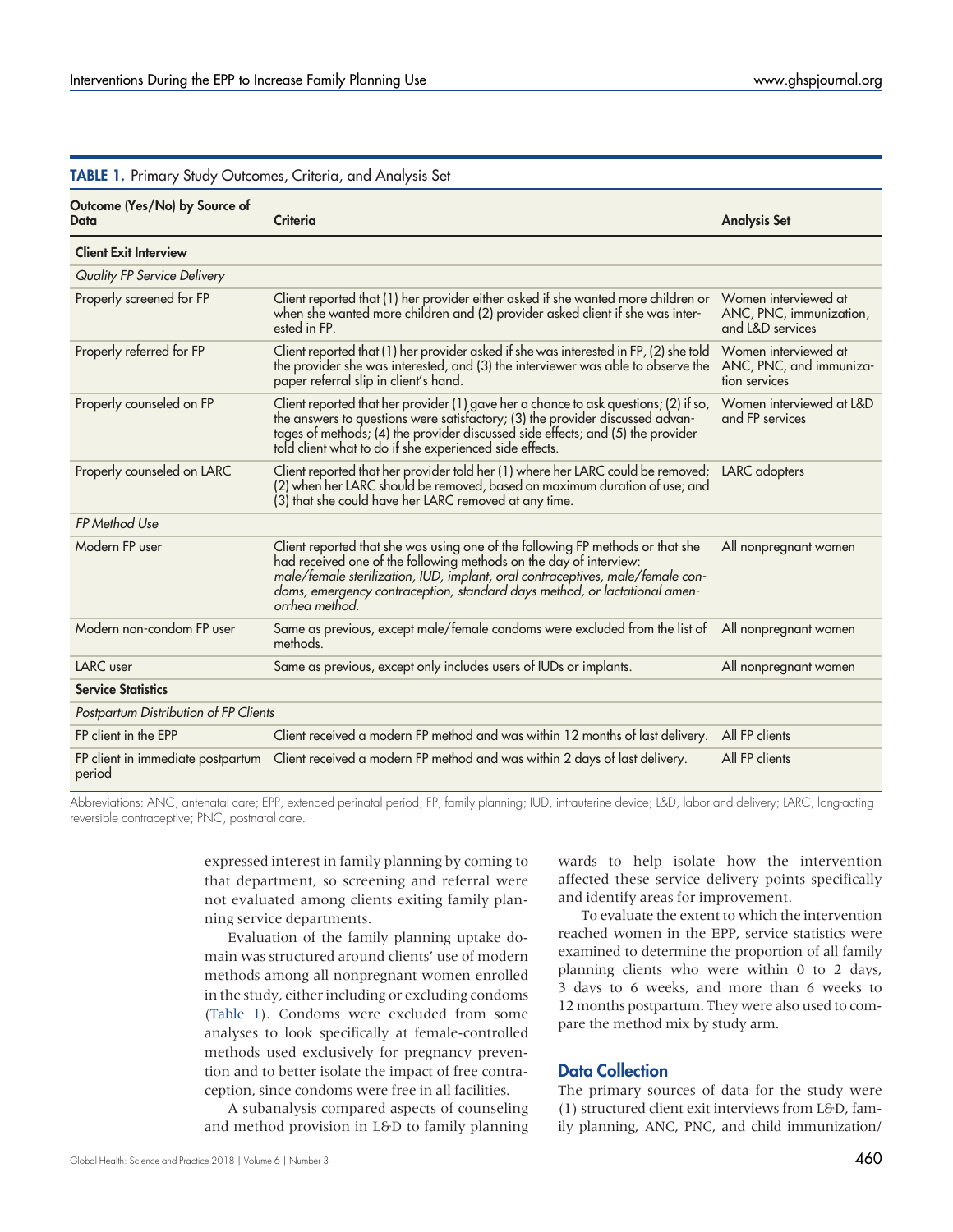health departments and (2) routine family planning service statistics collected throughout the intervention.

For client exit interviews, women were eligible for participation if they were between 18 and 49 years of age. Clients provided written consent and were interviewed in their preferred language (French or Lingala). Client interviews were used to collect data on client sociodemographic characteristics and reproductive history and intentions as well as experiences with family planning screening and referral, the content of family planning counseling, and family planning use/adoption from the delivery point they had attended on the day of the interview. Questions also gauged client perspectives on the cost of methods and how cost affected method selection. Although clients who received more than 1 service in a day were not interviewed multiple times, it is possible that a client who returned to the facility during the weeks of data collection could have been interviewed more than once.

The interview forms were field-tested in both French and Lingala and were administered over a 5-week period in participants' preferred language by trained data collectors. Interviews were conducted from March to April 2017, after the intervention had been implemented for 9 to 12 months in each facility, depending on the date of initiation.

Family planning service statistics were extracted from the family planning and L&D registers for 12 months following the introduction of the intervention in each facility. A column for "date of last delivery" was added to the registers, and the registers were reviewed routinely by project staff to ensure completeness and accuracy. Data obtained from service statistics included family planning method received, date of service, and date of last delivery, allowing for calculation of the postpartum period.

## **Sampling**

Sample size was calculated to be able to detect a 15 percentage point difference in the percentage of clients screened for family planning in intervention groups compared with the control. Assuming a 25% level of screening in the control group, and using a 2-sided test with an alpha of 0.05 and 80% power, we estimated that 100 clients per facility were needed, split evenly across ANC, PNC, immunization, and L&D services, where screening was expected to occur.

Because we also sought to assess outcomes related to family planning counseling and service provision and overcome a low family planning client load in the control arm, we interviewed an independent sample of 50 women in the family planning unit in each facility. In total, 25 clients were sampled for a quantitative interview in each of the PNC, ANC, L&D, and immunization units, and 50 clients in family planning, resulting in about 150 participants per facility. All clients meeting the study criteria were asked to participate in an interview; recruiting continued until the sample size targets were reached ([Figure 2](#page-6-0)).

#### Data Analysis and Statistical Tests

Client interview data were double-entered into Epi Info (U.S. Centers for Disease Control and Prevention, Atlanta, GA, USA) and analyzed in Stata version 14 (StataCorp, College Station, TX, USA). The main outcomes were evaluated through the development of logistic regression models [\(Table 1](#page-4-0)). Dummy variables representing study groups were included as covariates in the crude models; odds ratios (ORs) and 95% confidence intervals (CIs) were reported. The final models used for comparison, however, were adjusted for potentially confounding factors. To determine the factors to include as covariates in adjusted models, client background characteristics that might also relate to family planning uptake were assessed. This included client age, parity, marital status, education level, occupation, religion, ever-use of family planning methods, everuse of LARCs, pregnancy status, postpartum period, fertility intentions, and socioeconomic status (SES). An indicator of SES was derived from several questions on assets, income, and savings through principal component analysis  $(PCA).$ <sup>[44](#page-16-4)</sup> Briefly, PCA was used to reduce the set of SES indicators to an index score with a mean of 0 and a standard deviation (SD) of 1. SES-related variables used to construct the score were based on yes/ no responses to questions about possessions, cash savings, land ownership, assets that could be used to generate income, and income earned outside the home. A PCA value of 0.32, for example, meant that the women in this group were above the mean SES of all women in the study.

Differences between each study group and the control on these factors were tested using chi-square tests for proportions and  $t$  tests for means. If  $P \le 0.05$  at the 95% CI for any client characteristics, they were treated as potential confounders and included in the adjusted logistic models.

Family planning service statistics were analyzed by calculating the proportions of family

Client background characteristics were used to determine what factors might contribute to family planning uptake.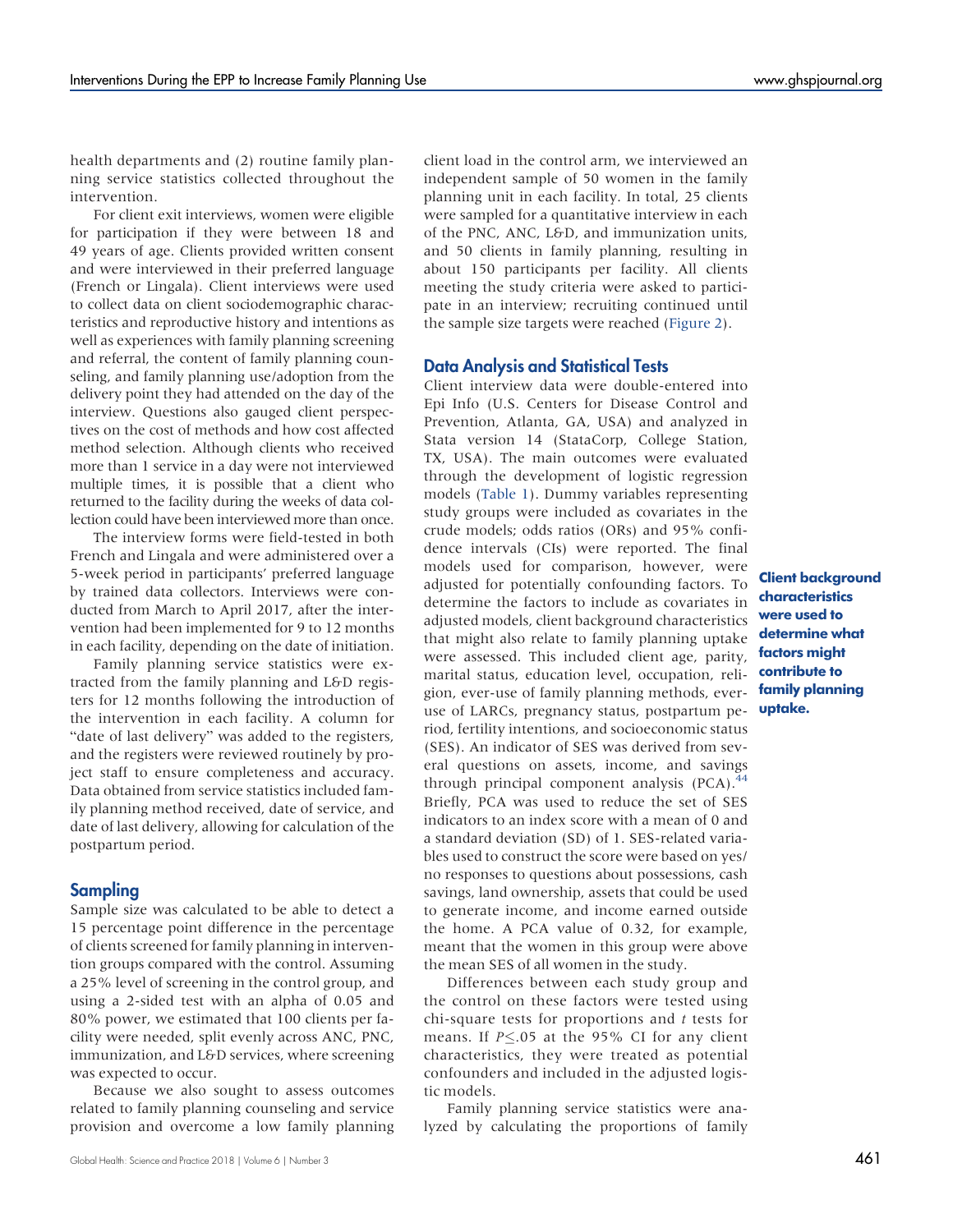

#### <span id="page-6-0"></span>FIGURE 2. Study Participants, by Study Arm and Facility Department

planning clients who chose each method and the proportions who fell within the EPP. The postpartum period was further disaggregated to the immediate postpartum (0 to 2 days), the standard postpartum (0 to 6 weeks), and the extended postpartum (0 to 12 months) periods. Nulliparous women and women for whom the date of last delivery was unknown were excluded. The proportions of women in each category were compared between study arms and the control arm, using chi-square tests. Receiving a method within 2 days of delivery indicated that the method had been provided within the L&D department. Analyzing change over time in proportion of family planning clients in the EPP was not possible due to the unavailability of baseline data.

### Ethical Approval

The protocol and tools were approved by the Western International Review Board in the United States and by the University of Kinshasa School of Public Health Ethical Review Committee.

# **RESULTS**

#### Client Characteristics

Data were collected from a total of 563 clients (Figure 2); low client flow in Arm 1 resulted in a lower than desired sample size. Women in all 3 intervention groups were similar to the control group in age, marital and pregnancy status, desire for children in the next 2 years, and ever-use of a LARC [\(Table 2](#page-7-0)). Women in all 3 intervention groups had significantly higher mean pregnancies compared with the control group. Women in the free contraceptives groups (Arms 2 and 3) had significantly lower mean SES PCA scores, educational attainment, and a higher mean number of children than the control group. The free contraceptives-only group (Arm 2) also had fewer respondents within 12 months postpartum and a lower proportion of participants who ever used modern family planning. Other covariates found to be significantly different in at least 1 arm compared with the control arm were religious affiliation and working outside the home.

## Screening and Referral

The first outcome of interest was the proportion of women attending ANC, PNC, immunization, or L&D departments who were properly screened for family planning need. Women in the quality arm (Arm 1) (OR=4.5; 95% CI, 1.8 to 10.9) and free/quality arm (Arm 3) (OR=6.7; 95% CI, 2.8 to 16.1) were significantly more likely to have been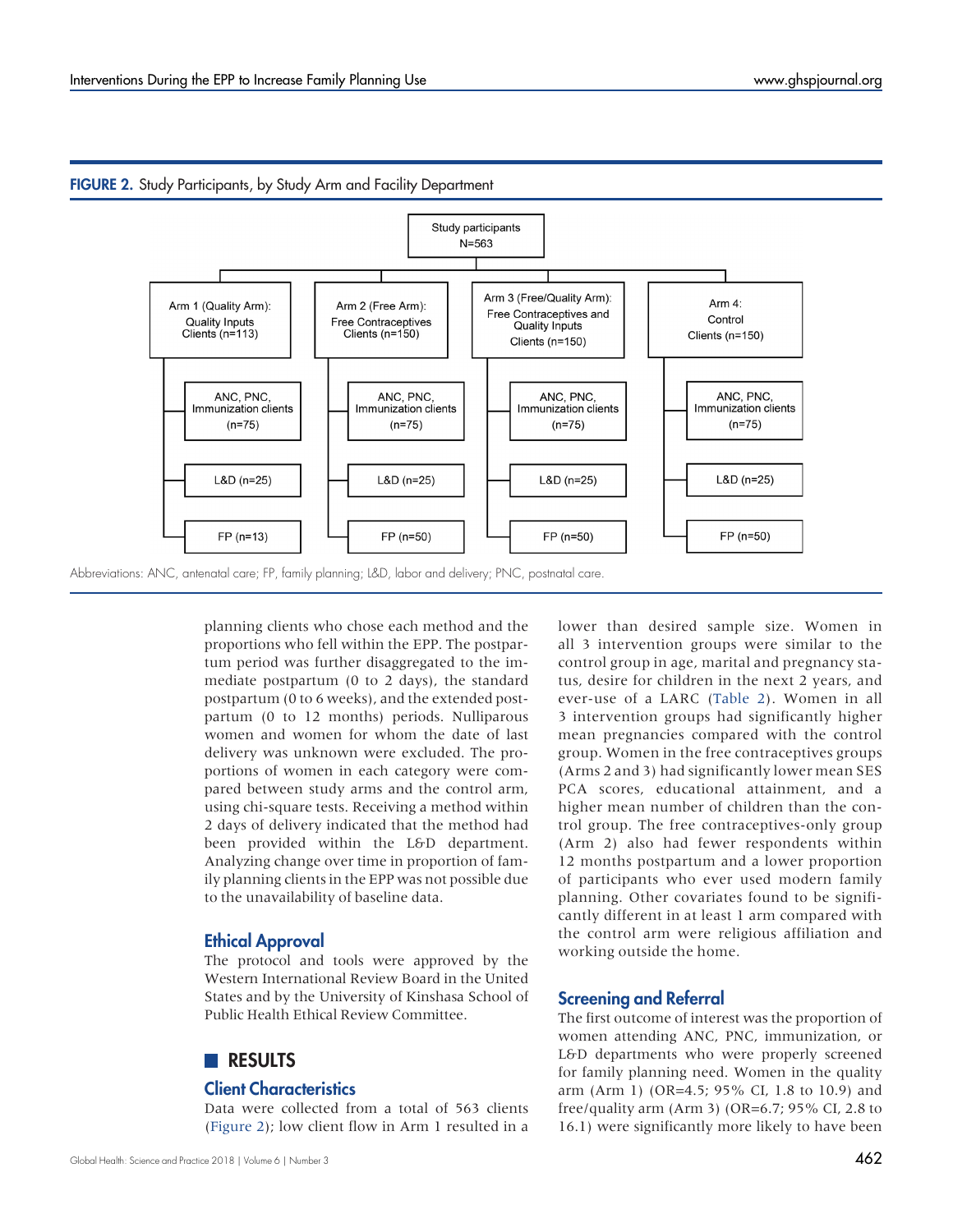|                                        | Quality            | Free                          | <b>Free/Quality</b>           | Control            |
|----------------------------------------|--------------------|-------------------------------|-------------------------------|--------------------|
|                                        | Arm 1<br>$(n=113)$ | Arm <sub>2</sub><br>$(n=150)$ | Arm <sub>3</sub><br>$(n=150)$ | Arm 4<br>$(n=150)$ |
| Age, years, mean (SD)                  | 29.2(5.7)          | 29.2(6.2)                     | 28.1(6.2)                     | 27.9(5.9)          |
| No. of pregnancies/woman, mean (SD)    | $3.6(1.9)$ **      | $4.0(2.2)$ **                 | $3.5(1.8)$ **                 | 2.8(1.7)           |
| No. of children/woman, mean (SD)       | 2.6(1.6)           | $3.3(2.1)$ **                 | $3.0(1.8)$ **                 | 2.3(1.5)           |
| SES score, mean (SD)                   | $0.58(0.9)$ *      | $-0.26(0.9)$ **               | $-0.49(1.0)*$                 | 0.32(0.9)          |
| Married or living as married, %        | 88.5               | 87.3                          | 87.3                          | 86.7               |
| Education: completed secondary, %      | 66.4               | $33.3**$                      | $32.0**$                      | 68.0               |
| Religion: Christian, <sup>a</sup> %    | $72.6*$            | 80.0                          | $76.7*$                       | 86.0               |
| Works outside the home, %              | $41.6*$            | 68.0*                         | 52.0                          | 55.3               |
| Pregnant, %                            | 21.1               | 18.0                          | 16.7                          | 16.7               |
| Within 12 months postpartum, %         | 77.7               | $63.8*$                       | 68.7                          | 74.8               |
| Does not want child in next 2 years, % | 93.8               | 94.0                          | 96.7                          | 94.7               |
| Ever used modern family planning, %    | 69.0               | $51.3*$                       | 60.0                          | 64.7               |
| Ever used LARC, %                      | 9.7                | 9.3                           | 8.0                           | 6.7                |

#### <span id="page-7-0"></span>TABLE 2. Sociodemographic Characteristics of Clients, by Study Arm

Abbreviations: LARC, long-acting reversible contraceptive; SD, standard deviation; SES, socioeconomic status.

\* P<.05; \*\*P<.001.<br>°Christian includes Lutheran, Pentecostal, Protestant, and nondenominational.

properly screened for family planning than were women in the control group. In the free/quality arm, approximately one-third (n=36, 36.0%) of women reported having been properly screened, compared with one-quarter (n=26, 26%) of women in the quality arm and approximately one-tenth in the free arm (n=11, 11.0%) and the control group (n=8, 8.0%) ([Table 3\)](#page-8-0).

The receipt of proper referral was assessed among women obtaining services from the ANC, PNC, and immunization service delivery points. The results indicate that no women in the control, free, or free/quality arms were properly referred; only a few women in the quality arm received a written referral (n=3, 4.0%) [\(Table 3\)](#page-8-0).

#### Family Planning Counseling

Proper family planning counseling, as reported by clients, was assessed only among women attending L&D and family planning services, as providers in other services were expected to screen and refer only, not offer comprehensive family planning counseling. Women in the free arm (Arm 2) (OR=3.8; 95% CI, 1.6 to 9.0) and free/quality arm (Arm 3) (OR=11.0;  $95\%$  CI, 4.3 to 27.9) were significantly more likely to

Global Health: Science and Practice 2018 | Volume 6 | Number 3  $\rm 463$ 

report receipt of proper family planning coun- Despite providers seling compared with those in the control receiving training group. No difference was detected in counseling between the quality-only group and control group ([Table 3](#page-8-0)).

#### Family Planning Use

The likelihood of being a family planning user was examined among all nonpregnant participants in all departments, including women not in the EPP [\(Table 4\)](#page-8-1). Women in the free/quality arm were more likely to be a modern family planning user than those in the control group (OR=2.3; 95% CI, 1.2 to 4.3), while those in the quality arm were less likely than those in the control group (OR=0.4; 95% CI, 0.2 to 0.9). When analyses were restricted to modern method use excluding condoms, women in the free arm (OR= 3.2; 95% CI, 1.4 to 7.2) and free/quality arm (OR=8.6; 95% CI, 3.9 to 19.0) were significantly more likely to use modern methods compared with women in the control group. Reported use of LARCs was significantly higher across all intervention groups compared with the control (Quality arm: OR=2.9; 95% **groups compared** CI, 1.1 to 7.9. Free arm: OR=5.6; 95% CI, 2.3 to with the control 13.7. Free/quality arm: OR=8.5; 95% CI, 3.4 to 20.6). The number of IUD users was too small

to give appropriate family planning referrals, women were not properly referred, if at all, from ANC, PNC, or immunization delivery points.

Women in the free arm were more likely to use modern methods, and the use of LARCs was higher across all intervention group.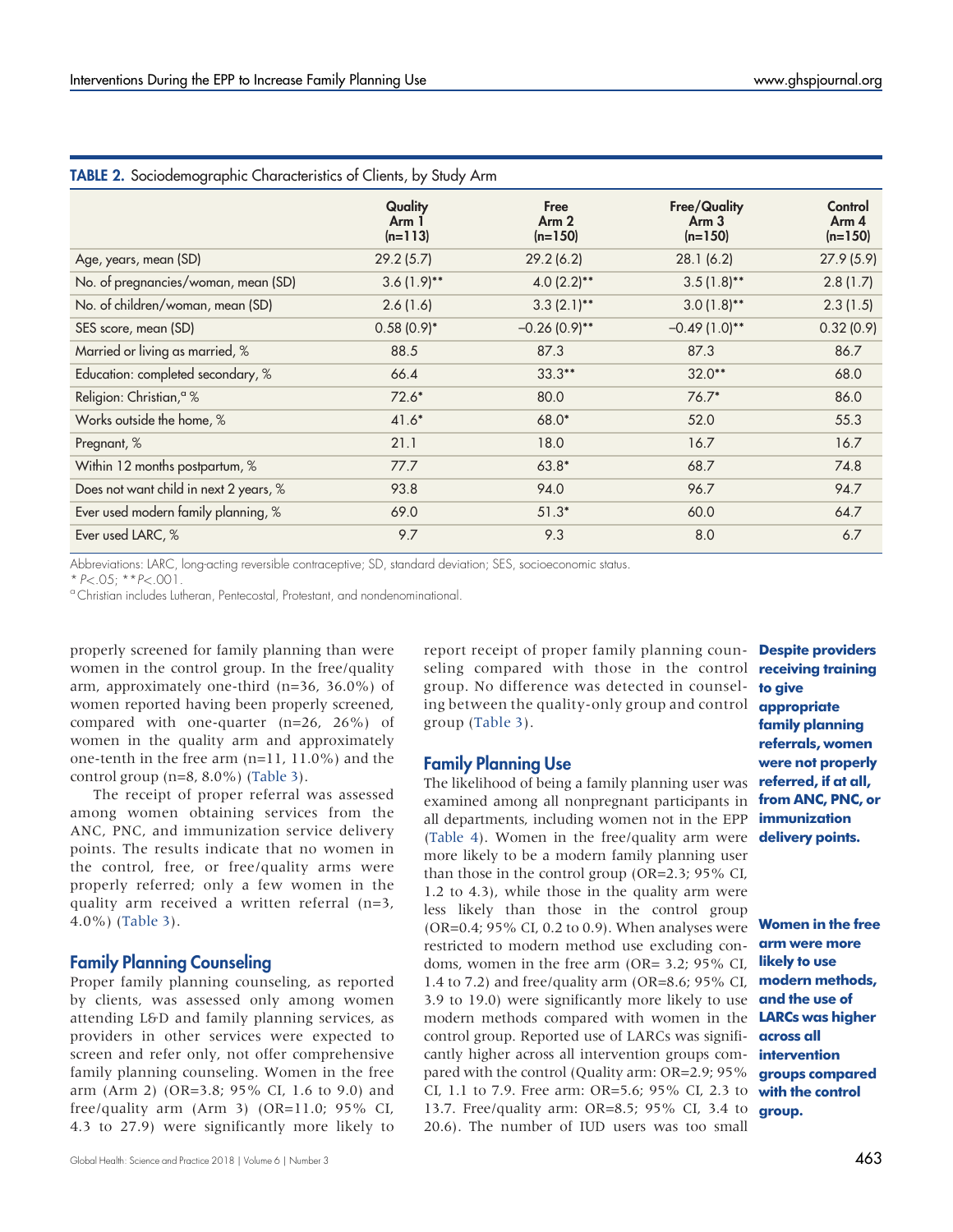|                       |                                                            |                                        |                                |                                                |     |                                                       | ັ                                        | ັ                                              |     |                                                                    | ັ                              |                                    |  |
|-----------------------|------------------------------------------------------------|----------------------------------------|--------------------------------|------------------------------------------------|-----|-------------------------------------------------------|------------------------------------------|------------------------------------------------|-----|--------------------------------------------------------------------|--------------------------------|------------------------------------|--|
|                       | Proper Family Planning Screening <sup>a</sup><br>$(n=400)$ |                                        |                                |                                                |     | <b>Proper Family Planning Referral</b> b<br>$(n=300)$ |                                          |                                                |     | <b>Proper Family Planning Counseling</b> <sup>c</sup><br>$(n=263)$ |                                |                                    |  |
| <b>Study Arm</b>      | No.                                                        | <b>Positive</b><br>Response<br>No. (%) | Crude<br><b>OR</b><br>(95% CI) | Adjusted <sup>d</sup><br><b>OR</b><br>(95% CI) | No. | <b>Positive</b><br>Response<br>No. (%)                | Crude<br><b>OR</b><br>$(95% \text{ Cl})$ | Adjusted <sup>d</sup><br><b>OR</b><br>(95% CI) | No. | <b>Positive</b><br>Response<br>No. (%)                             | Crude<br><b>OR</b><br>(95% CI) | Adjustedd<br><b>OR</b><br>(95% CI) |  |
| 1: Quality            | 100                                                        | 26(26.0)                               | $4.0(1.7, 9.5)^*$              | $4.5(1.8, 10.9)^*$                             | 75  | 3(4.0)                                                | <b>NA</b>                                | <b>NA</b>                                      | 38  | 8(21.1)                                                            | 1.6(0.6, 4.3)                  | 1.7(0.6, 4.8)                      |  |
| 2: Free               | 100                                                        | 11(11.0)                               | 1.4(0.5, 3.7)                  | 1.5(0.6, 4.0)                                  | 75  | 0(0.0)                                                | <b>NA</b>                                | <b>NA</b>                                      | 75  | 32(42.7)                                                           | $4.3(2.0, 9.5)$ **             | $3.8(1.6, 9.0)^*$                  |  |
| $3:$ Free/<br>quality | 100                                                        | 36(36.0)                               | $6.5(2.8, 14.8)$ **            | $6.7(2.8, 16.1)$ **                            | 75  | 0(0.0)                                                | <b>NA</b>                                | <b>NA</b>                                      | 75  | 46 (61.3)                                                          | $9.2$ (4.2, 20.3)**            | $11.0(4.3, 27.9)$ **               |  |
| 4: Control            | 100                                                        | 8(8.0)                                 | ref                            | ret                                            | 75  | 0(0.0)                                                | <b>NA</b>                                | <b>NA</b>                                      | 75  | 11(14.7)                                                           | ret                            | ret                                |  |

# <span id="page-8-0"></span>TABLE 3. Crude and Adjusted Odds Ratios for Proper Family Planning Screening, Referral, and Counseling

Abbreviations: ANC, antenatal care; CI, confidence interval; L&D, labor and delivery; OR, odds ratio; PNC, postnatal care; SES, socioeconomic status.  $* P < .005; *P < .001.$ <br>
ANC, PNC, Immunization, L&D.

b ANC, PNC, Immunization.

<sup>c</sup> L&D, Family Planning.

<sup>d</sup> Adjusted for SES, education level, religion, marital status, parity, postpartum status, and ever-use of modern contraception.

to make statistical comparisons. Clients in both arms with free contraceptives were significantly more likely to be implant users compared to the control (Free arm: OR= 5.7; 95% CI, 2.2 to 14.4. Free/quality arm: OR=5.6; 95% CI, 2.2 to 14.4) [\(Table 4](#page-8-1)).

# Subanalysis of Labor and Delivery and Family Planning Uptake and Counseling

Subsets of  $L\oplus D$  (n=25) and family planning (n=50) client interview data were analyzed separately ([Table 5\)](#page-9-0). In the free/quality arm, 60.0% (n=15) of women in L&D received a

#### <span id="page-8-1"></span>TABLE 4. Crude and Adjusted Odds Ratios for Family Planning Use Among All Nonpregnant Women

|                                    | Modern FP Use <sup>a</sup><br>$(n=461)$ |                                       |                                           | Modern FP Use, Excluding Condoms <sup>a</sup><br>$(n=461)$ |                                |                                           | LARC Use <sup>a</sup><br>$(n=461)$     |                                |                                           | <b>IUD Use</b><br>$(n=461)$     |                    |                                                    | <b>Implant Use</b><br>$(n=461)$ |                                |                                            |
|------------------------------------|-----------------------------------------|---------------------------------------|-------------------------------------------|------------------------------------------------------------|--------------------------------|-------------------------------------------|----------------------------------------|--------------------------------|-------------------------------------------|---------------------------------|--------------------|----------------------------------------------------|---------------------------------|--------------------------------|--------------------------------------------|
| <b>Study Arm</b>                   | Positive<br>Response<br>No. (%)         | Crude<br><b>OR</b><br>(95% CI)        | Adj <sup>b</sup><br><b>OR</b><br>(95% CI) | Positive<br>Response<br>No. (%)                            | Crude<br><b>OR</b><br>(95% CI) | Adj <sup>b</sup><br><b>OR</b><br>(95% CI) | <b>Positive</b><br>Response<br>No. (%) | Crude<br><b>OR</b><br>(95% CI) | Adj <sup>b</sup><br><b>OR</b><br>(95% CI) | Positive<br>Response<br>No. (%) | Crude<br><b>OR</b> | Adj <sup>b</sup><br><b>OR</b><br>(95% CI) (95% CI) | Positive<br>Response<br>No. (%) | Crude<br><b>OR</b><br>(95% CI) | Adj <sup>b</sup><br><b>OR</b><br>(95% CI)  |
| 1: Quality<br>$(n=88)$             | 18<br>(20.5)                            | 0.4<br>$(0.2, 0.8)^*$                 | 0.4<br>$(0.2, 0.9)^*$                     | 14<br>(15.9)                                               | 0.8<br>(0.4, 1.7)              | 1.4<br>(0.6, 3.2)                         | 11<br>(12.5)                           | 2.1<br>(0.8, 5.4)              | 2.9<br>$(1.1, 7.9)^*$                     | 3<br>(3.4)                      | $-$ c              | $\mathbf{C}$                                       | 8<br>(9.1)                      | 1.7<br>(0.6, 4.8)              | 2.3<br>(0.8, 6.9)                          |
| 2: Free<br>$(n=123)$               | 53<br>(43.1)                            | 1.2<br>(0.7, 2.0)                     | 0.9<br>(0.5, 1.8)                         | 52<br>(42.3)                                               | 3.2<br>$(1.8, 5.8)$ ***        | 3.2<br>$(1.4, 7.2)$ **                    | 37<br>(30.1)                           | 6.3<br>$(2.8, 14.2)$ ***       | 5.6<br>$(2.3, 13.7)$ ***                  | (0.8)                           | $-$ c              | $\mathbf{C}$                                       | 36<br>(29.3)                    | 7.0                            | 5.7<br>$(3.0, 16.4)$ *** $(2.2, 14.4)$ *** |
| $3:$ Free/<br>quality<br>$(n=125)$ | 74<br>(59.2)                            | 2.3<br>$(1.4, 3.9)$ ** $(1.2, 4.3)$ * | 2.3                                       | 72<br>(57.6)                                               | 6.0<br>$(3.4, 10.7)$ ***       | 8.6<br>$(3.9, 19.0)***$                   | 45<br>(36.0)                           | 8.2<br>$(3.7, 18.4)$ ***       | 8.4<br>$(3.4, 20.6)$ ***                  | 9<br>(7.2)                      | $-$ c              | $\mathbf{C}$                                       | 36<br>(28.8)                    | 6.8                            | 5.6<br>$(2.9, 16.0)$ *** $(2.2, 14.4)$ *** |
| 4: Control<br>$(n=125)$            | 48<br>(38.4)                            | ref                                   | ref                                       | 23<br>(18.4)                                               | ref                            | ref                                       | 8<br>(6.4)                             | ref                            | ref                                       | (0.8)                           | ref                | ref                                                | $\overline{7}$<br>(5.6)         | ref                            | ref                                        |

Abbreviations: Adj, adjusted; CI, confidence interval; FP, family planning; IUD, intrauterine device; LARC, long-acting reversible contraceptive; OR, odds ratio; SES, socioeconomic status.

\*  $P < .05$ ; \*\*  $P < .005$ ; \*\*\*  $P < .001$ .<br>
<sup>a</sup> Nonpregnant women.

 $^{\rm b}$ Adjusted for SES, education level, religion, marital status, parity, postpartum status, and ever-use of modern contraception.

<sup>c</sup> Odds ratios not presented due to small cell size.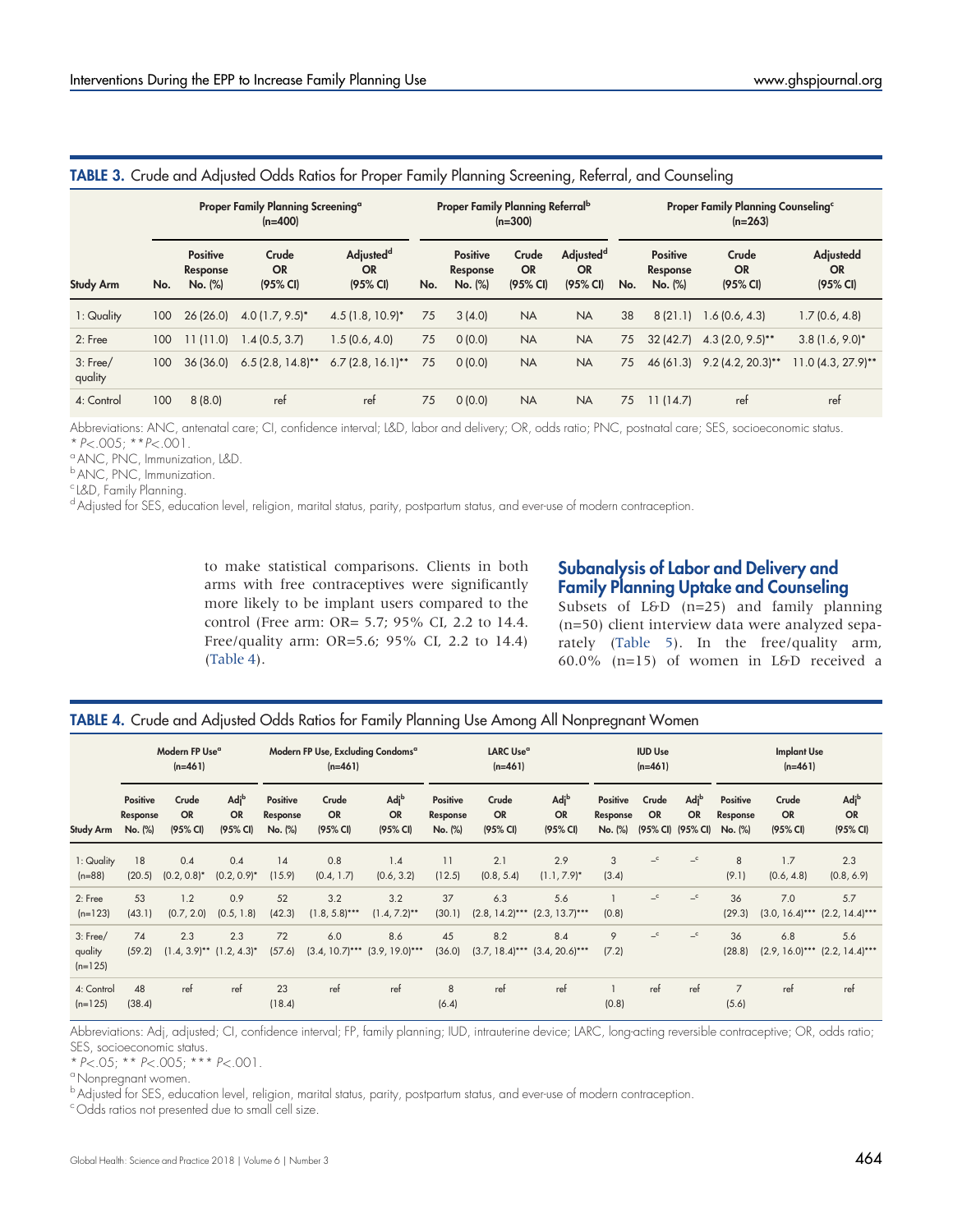| <b>Outcomes</b>                                           | Arm 1: Quality<br>No. (%) | Arm 2: Free<br>No. (%) | Arm 3: Free/quality<br>No. (%) | Arm 4: Control<br>No. (%) |
|-----------------------------------------------------------|---------------------------|------------------------|--------------------------------|---------------------------|
| <b>Labor and Delivery</b>                                 | $n=25$                    | $n=25$                 | $n=25$                         | $n=25$                    |
| Satisfied with FP information received                    | 22 (88.0)                 | 13 (52.0)              | 19 (76.0)                      | 6(24.0)                   |
| Modern method provided on day of service                  | 0(0.0)                    | 0(0.0)                 | 15 (60.0)                      | 0(0.0)                    |
| Properly counseled on method on day of service            | 1(4.0)                    | 0(0.0)                 | 11(44.0)                       | 1(4.0)                    |
| LARC provided on day of service                           | (0.0)                     | 0(0.0)                 | 10 (40.0)                      | 0(0.0)                    |
| <b>IUD</b> provided                                       | 0(0.0)                    | 0(0.0)                 | 4(16.0)                        | 0(0.0)                    |
| Implant provided                                          | 0(0.0)                    | 0(0.0)                 | 6(24.0)                        | 0(0.0)                    |
| If LARC provided, properly counseled on LARC <sup>a</sup> | <b>NA</b>                 | <b>NA</b>              | 10 (100.0)                     | <b>NA</b>                 |
| <b>Family Planning</b>                                    | $n=13$                    | $n=50$                 | $n=50$                         | $n=50$                    |
| Satisfied with FP information received                    | 13 (100.0)                | 45 (90.0)              | 50 (100.0)                     | 45 (90.0)                 |
| Modern method provided on day of service                  | 8(61.5)                   | 41 (82.0)              | 48 (96.0)                      | 26 (52.0)                 |
| Properly counseled on method on day of service            | 7(53.9)                   | 32(64.0)               | 35(70.0)                       | 10 (20.0)                 |
| LARC provided on day of service                           | 4(30.8)                   | 30 (60.0)              | 28 (56.0)                      | 0(0.0)                    |
| <b>IUD</b> provided                                       | 3(23.1)                   | 1(2.0)                 | 2(4.0)                         | 0(0.0)                    |
| Implant provided                                          | 1(7.7)                    | 29(58.0)               | 26(52.0)                       | 0(0.0)                    |
| If LARC provided, properly counseled on LARC <sup>a</sup> | 4 (100.0)                 | 16(53.3)               | 26 (92.9)                      | 0(0.0)                    |

#### <span id="page-9-0"></span>TABLE 5. Quality Aspects of Family Planning Method Provision and Counseling, by Department

Abbreviations: FP, family planning; IUD, intrauterine device; LARC, long-acting reversible contraceptives; NA, not applicable.

<sup>a</sup> Subset of women who received a LARC on the day of service; proper counseling requires that clients were told where the LARC could be removed, when it should be removed due to maximum duration of use, and that it may be removed at any time.

method; no women in L&D received a method in any other study arm. In L&D at the free/quality arm, 44.0% (n=11) were properly counseled, and all LARC adopters (n=10) received proper counseling on where and when to have their method removed. Satisfaction with family planning information received ranged from 24.0% (n=6) of L&D clients in the control group to 88.0% (n=22) in the quality arm.

The majority of clients in the family planning unit in each arm reported receiving a modern method on the day of service, ranging from over half (n=26, 52.0%) in the control arm to nearly all (n=48, 96.0%) in the free/quality arm. In the quality arm, the overall sample of family planning clients was very small (n=13) due to low client load; 61.5% (n=8) received a method. In both facilities with free methods, the majority of clients adopted LARCs, while only one-third in the quality arm and no clients in the control arm adopted a LARC. Between 90% and 100% of clients across all study arms reported being satisfied with the family planning information they received ([Table 5\)](#page-9-0).

# Method Mix Among Family Planning Services

Analysis of family planning service statistic data indicates that the total number of family planning clients varied dramatically by study arm, with the highest client volume in the free/quality arm  $(n=1,585)$ , followed by the free arm  $(n=853)$ , the control group (n=323), and the quality arm (n=97). All intervention arms had significantly higher proportions of clients adopting LARC and permanent methods compared with the control (Quality arm: 63.3%; P<.001. Free/quality arm: 58.7%; P<.001. Free arm: 71.5%; P<.001. Control arm: 10.2%.), and all had lower proportions of clients adopting condoms ([Figure 3\)](#page-10-0). The 2 arms with the quality intervention (Arms 1 and 3) had substantial proportions of clients adopting IUDs (17.3% and 12.7%, respectively), while only 1.9% in the free arm and 0 clients in the control arm adopted IUDs. Implants were the most commonly chosen method in all 3 intervention arms (ranging from 43.9% to 58.7%), while condoms were the most common method in the control (55.7%).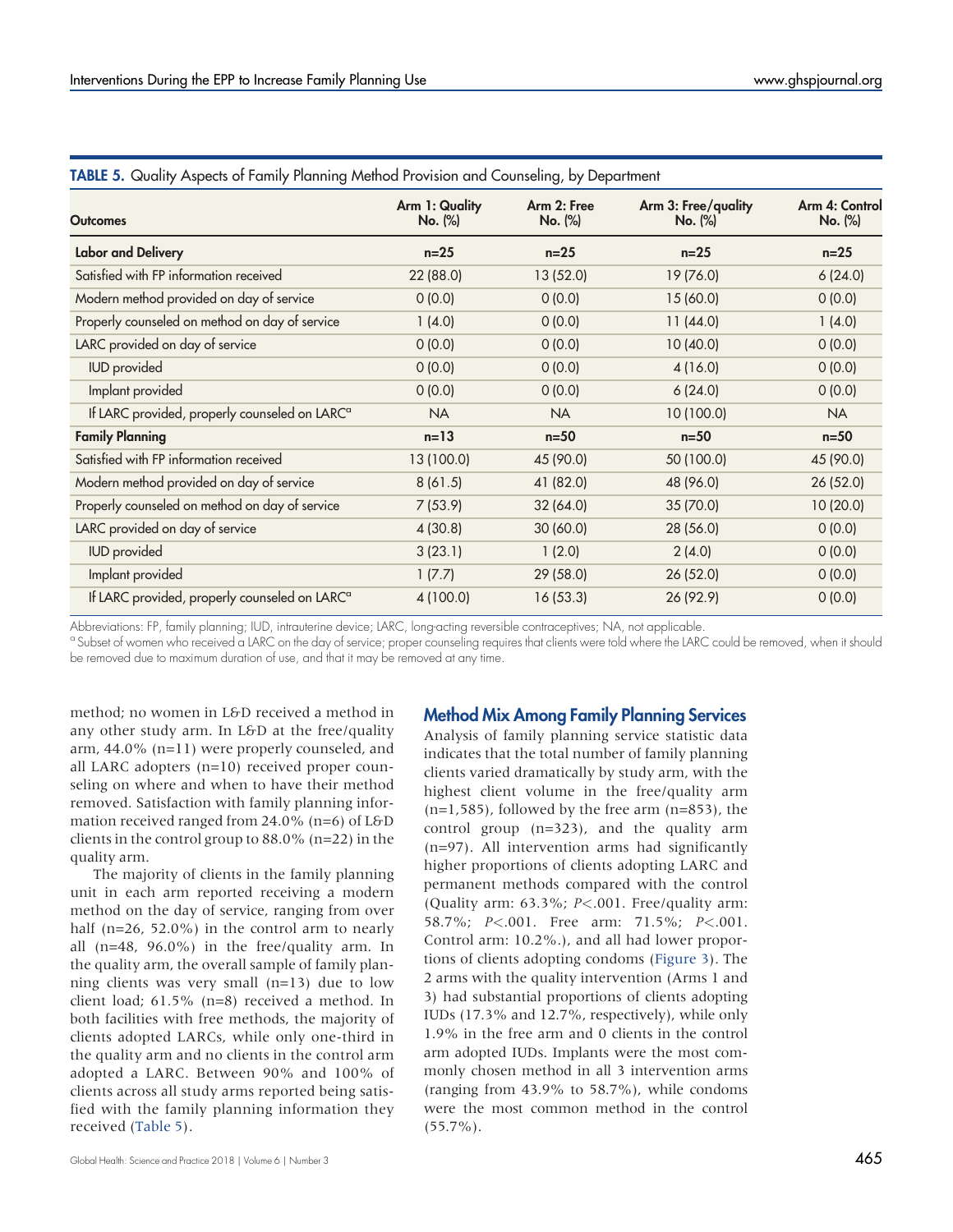

<span id="page-10-0"></span>FIGURE 3. Method Mix Among Family Planning Services Provided During the Study Period, by Study Arm<sup>a,b</sup>

Abbreviations: FAM, fertility awareness method; IUD, intrauterine device; LARCs/PMs, long-acting reversible contraceptives/permanent methods.

<sup>a</sup>Data represent service statistics; therefore, a client who came multiple times for refills of a short-acting method may have been counted more than once.

b Data represent 12 months in each study arm.

#### Postpartum Family Planning Reach

The study also analyzed the family planning service statistics to compare the proportions of family planning clients who obtained methods at 0 to 2 days, 3 days to 6 weeks, over 6 weeks to 12 months, and over 12 months postpartum, excluding clients for whom date of last delivery was unknown.

The quality intervention arms had higher proportions of client adopting methods 0 to 2 days and 3 days to 6 weeks postpartum than the control group.

Both quality intervention arms had significantly greater proportions of clients adopting methods 0 to 2 days postpartum (Quality arm: 15.5%; P<.001. Free/quality arm:17.4%;  $P<.001$ .) and 3 days to 6 weeks postpartum (Quality arm: 13.4%; P<.001. Free/quality arm: 14.0%; P<.001.) compared with the controls (0.0% and 2.5%, respectively) [\(Figure 4\)](#page-11-0). Only the free arm had a significantly different proportion of all family planning clients in the EPP compared with the control group  $(46.6\%; P<.001).$ 

#### Cost of Methods

In the client interview, women were asked about the influence of cost on their decision to use family planning and on their choice of method. Of the clients who received a method on the day of the interview, more than 65% in 3 of the study arms indicated that the cost of the method choice was somewhat or very important to them (free arm 68.3%, free/quality arm 88.9%, and control  $68.0\%$ ; in contrast, very few  $(12.5\%)$  clients in the quality arm said that cost was important [\(Table 6](#page-11-1)). Additionally, in the 2 arms with free contraceptives, the majority of clients who received a method were aware that methods were free before coming to the facility (free arm 78.1%, free/quality arm 87.3%). Among women who did not receive a family planning method or who selected an alternate method to her primary method of choice, the method's expense was identified as one of several drivers of method selection in the 2 study arms where methods were not free, although it was not the most common reason cited ([Table 6](#page-11-1)).

# **DISCUSSION**

#### Client Characteristics

While women across study groups had many similarities, women at the 2 facilities where methods were not offered for free tended to be wealthier than women in the arms offering free contraception. This could be due to underlying differences in SES in facility catchment areas, or it may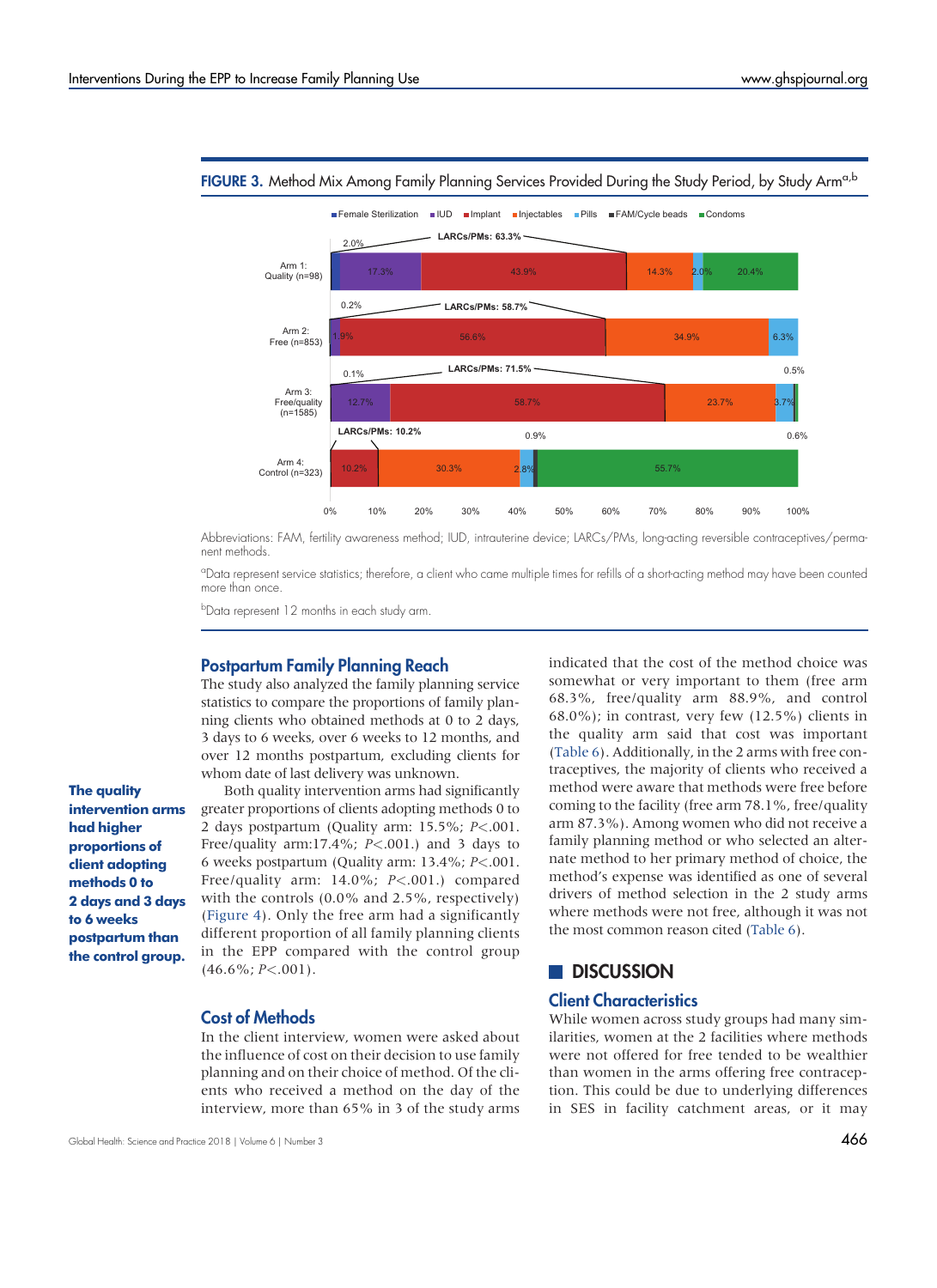

# <span id="page-11-0"></span>FIGURE 4. Postpartum Distribution Among Family Planning Clients During the Study Period, by Study Arm<sup>a,b</sup>

<sup>a</sup>Clients for whom postpartum period was not known were excluded.

b Data represent 12 months in each study arm.

indicate self-selection, as poorer women may have purposefully come to the facilities where methods were free. Though no community mobilization was conducted to advertise free services, the majority of family planning clients at these 2 facilities reported that they knew in advance that methods were free, possibly through word of mouth, suggesting they may have come for that reason.

# Screening and Referral

In the study arms that did not include quality inputs (the free and control arms), screening for

TABLE 6. Issues Relating to Method Cost Among Women and Reasons for Not Receiving a Method

<span id="page-11-1"></span>

| <b>Outcomes</b>                                                             | Arm 1:<br>Quality<br>No. (%) | Arm 2:<br>Free<br>No. (%) | Arm 3:<br>Free/quality<br>No. (%) | Arm 4:<br>Control<br>No. (%) |
|-----------------------------------------------------------------------------|------------------------------|---------------------------|-----------------------------------|------------------------------|
| Labor and Delivery and Family Planning                                      | $n=38$                       | $n = 75$                  | $n = 75$                          | $n = 75$                     |
| Received a method                                                           | 8(21.1)                      | 42 (56.0)                 | 64 (84.0)                         | 25(33.3)                     |
| If received a method, cost was somewhat/very important in method choice     | 1(12.5)                      | 28 (68.3)                 | 56 (88.9)                         | 17(68.0)                     |
| If received a method, client was aware method would be free                 | n/a                          | 32(78.1)                  | 55 (87.3)                         | n/a                          |
| Did not receive a method/method of choice                                   | 30(79.0)                     | 36(48.0)                  | 13(17.3)                          | 60 (80.0)                    |
| Top reasons why client did not receive method/method of choice <sup>a</sup> | $n=30$                       | $n=36$                    | $n=13$                            | $n=60$                       |
| Wanted to wait 6 weeks/45 days/until period returns or other amount of time | 19(63.3)                     | 18(50.0)                  | 4(30.8)                           | 9(15.0)                      |
| Came for a different service                                                | 1(3.3)                       | 5(13.9)                   | 2(15.4)                           | 11(18.3)                     |
| No one informed her it was available                                        | 1(3.3)                       | 5(13.9)                   | 0(0.0)                            | 9(15.0)                      |
| Due to expense                                                              | 2(6.7)                       | 0(0.0)                    | 0(0.0)                            | 12(20.0)                     |
| Decided on a different method                                               | 1(3.3)                       | 1(2.8)                    | 1(7.7)                            | 11(18.3)                     |
| Decided not to use                                                          | 1(3.3)                       | 3(8.3)                    | 2(15.4)                           | 4(6.7)                       |

<sup>a</sup> The list of reasons is not exhaustive; clients could give more than 1 answer; the 6 most common responses are listed here.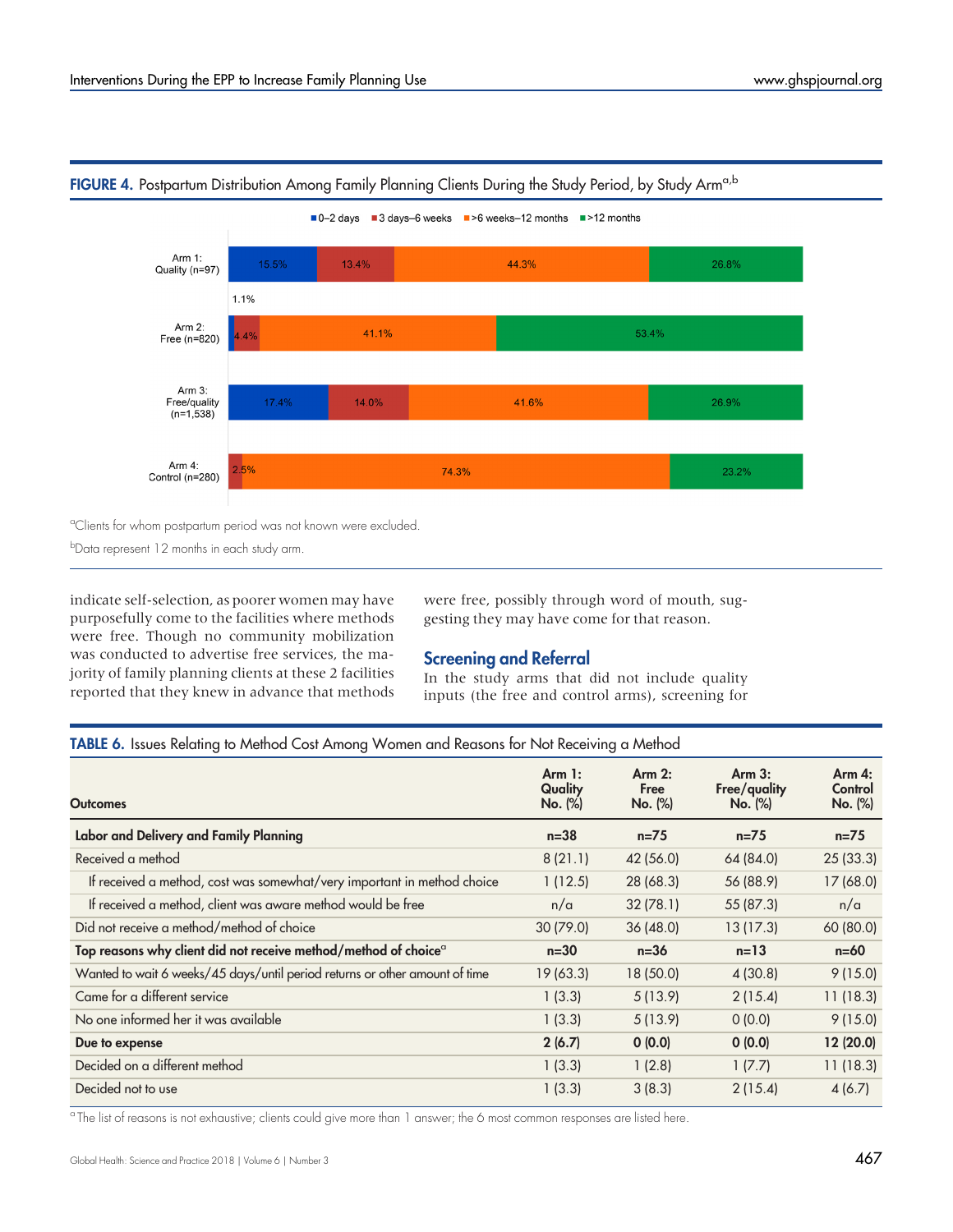family planning rarely occurred. This was expected since the screening and referral tool was not introduced to these facilities. We assume any screening that did occur reflects providers asking clients questions unprompted by a tool. Comparatively, the higher incidence of proper screening of clients in the quality arms can be attributed to the introduction of the quality inputs intervention and screening tool. Nevertheless, in both quality facilities, screening overall was still lower than desired (one-third in the free/quality intervention and one-quarter in the quality arm). The goal was universal screening.

While we would not have expected universal referrals, the scarcity of proper referrals being given—only 3 in all of the ANC, PNC, and immunization clients across study arms—indicates this part of the quality intervention was not implemented as designed. While it is true that not all women screened for family planning would have accepted a referral to family planning, the fact that one-third of clients in the free/quality arm were screened but no clients were referred is unlikely to reflect lack of need. Although it is possible that providers gave women paper referrals, they did not keep them; likewise, if oral, not paper, referrals were provided, the women may not have perceived them as such. However, it is more likely that providers simply did not implement this part of the intervention as intended.

Insofar as screening was properly implemented, the greater likelihood of clients being screened at the free/quality arm suggests that the combined cost and quality interventions may have had the greatest effect on provider behavior. However, since neither screening nor referral became universally practiced at any facility, despite frequent follow up with providers throughout the implementation period, this raises questions about the acceptability and feasibility and possibly the method of introduction and supervision of the intervention itself. It is possible that providers at both quality input facilities saw the referral form as an additional burden or they did not have the time to screen and refer each client. If this were determined to be the case, further simplifying the screening and referral forms, or using verbal referrals only, may improve fidelity to this intervention. Further investigation is needed to understand why providers did not fully adopt this practice.

Clients offered free contraceptives were significantly more likely to be properly counseled than those in the quality-only and control groups.

#### Family Planning Counseling

Clients in the 2 study groups that offered free contraceptives were significantly more likely to be

properly counseled than those in the control group. In contrast, the quality-only study group did not differ from the control. This finding was surprising; we expected both quality input facilities to have improved counseling, with no effect in the free contraceptives-only group. One explanation for this may be the low number of family planning clients in the quality arm. Indeed, when counseling was examined in family planning and L&D settings separately, proper counseling was higher among family planning clients in all 3 study groups and lower among L&D clients, except for in the free/quality study group. We were unable to determine definitively how the quality-only intervention affected counseling, except that providing free contraceptives appeared to positively impact counseling.

#### Family Planning Use

In both study arms with free contraceptives, clients were more likely to be modern family planning (excluding condoms), LARC, and implant users, compared with the control group, suggesting that providing free methods may impact family planning use, especially LARC use. More than half of nonpregnant clients in the free/quality arm were using a modern family planning method (excluding condoms), compared with one-fifth in the control arm. Further, one-third of nonpregnant clients in the free/quality arm were using LARCs, compared with only 6% in the control arm. The free/quality arm had the best outcomes in each category of family planning use, supporting our hypothesis that the combined intervention would have the greatest effect. In the quality arm, only the likelihood of being a LARC user was elevated compared with the controls, suggesting that the quality intervention had no impact on family planning use overall. However, interpretation of these results was impeded, as precision and accuracy of the estimates were likely impacted by the small sample size in this group.

#### Method Mix

Despite limitations in drawing conclusions for the quality-only study group in particular, examining family planning service data collected over the 12-month intervention period was useful. These data suggest that the intervention had a positive impact on LARC use in all 3 arms, and that the quality intervention, which included the provision of postpartum IUDs, may have increased IUD uptake, even though we could not observe this from the client interviews. However, since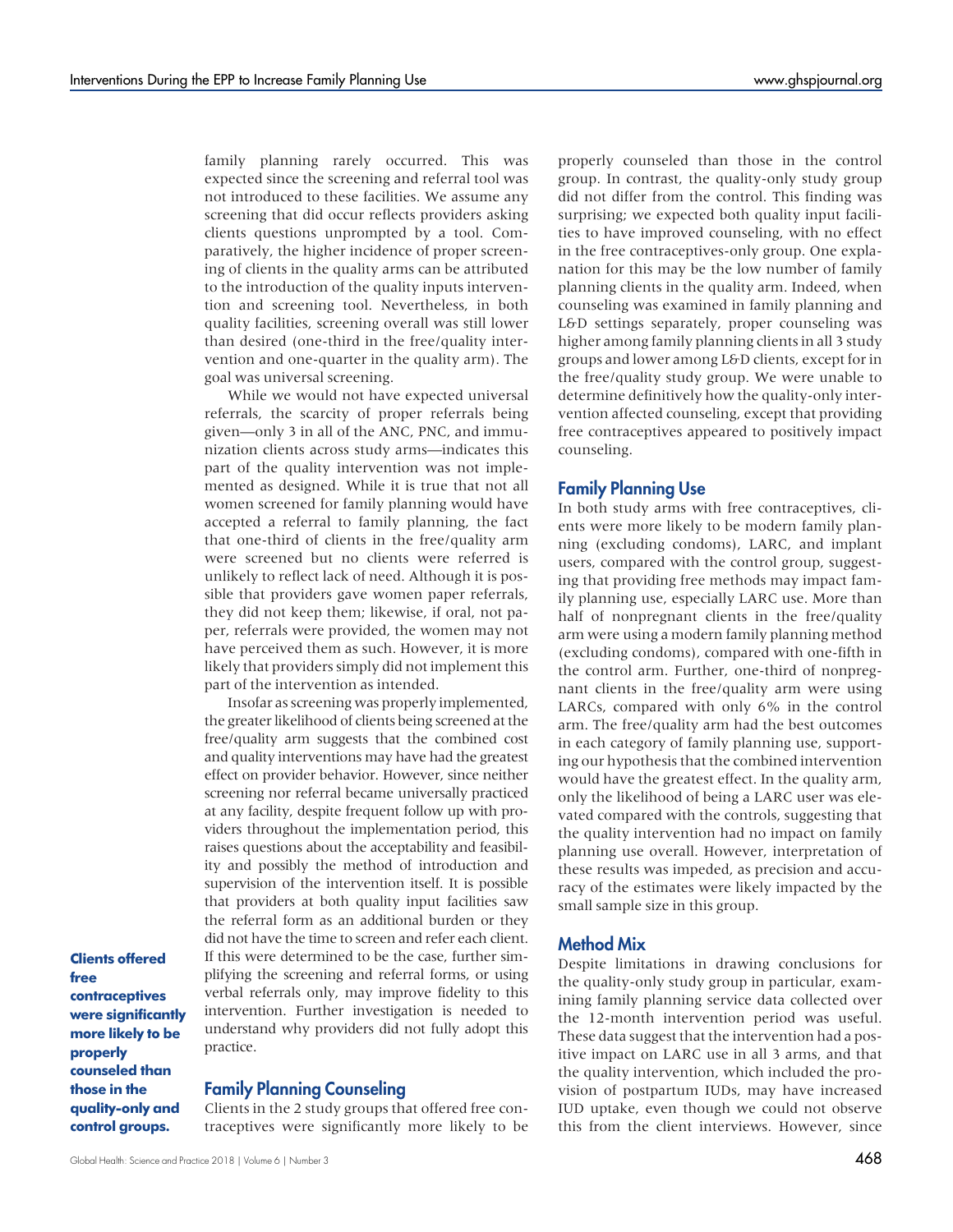the service data represent a full year, and we did not track individual women, users of short-acting methods may have been counted more than once if they returned to get more supplies. This would overrepresent short-acting method users, indicating that the proportion of individual women choosing LARCs may even be higher than calculated here. It is also notable that in the 2 study arms where all methods were free, very few clients chose condoms. The considerable difference in total number of clients in each arm may also indicate preexisting differences between facilities or external factors that affected family planning uptake.

## Postpartum Family Planning Reach

Both study arms with quality inputs had significantly higher proportions of clients served in the immediate postpartum period (0 to 2 days) and within 6 weeks of delivery, compared with the control arm. These results are consistent with the expected results of the quality intervention, which aimed to introduce access to family planning in the L&D ward (0 to 2 days) and to update providers on the increasing array of methods available to women within 6 weeks of delivery. Specifically, the MEC update and postpartum IUD training made implants and IUDs available to women immediately postpartum in the 2 quality intervention arms (Arms 1 and 3). In contrast, in the facilities without quality inputs (the free arm and control arm), no methods were available in the L&D ward and only condoms and progestinonly oral contraceptives were available within 6 weeks postpartum in the family planning unit. Accordingly, we observed very few clients obtaining methods within 6 weeks postpartum in the free or control arms. This suggests that the quality intervention may have influenced when women adopt family planning and increased postpartum family planning use. It is likely that the availability of free family planning services in Arms 1 and 2 affected the number of family planning clients attending these facilities; however pre-existing and external factors likely also affected client load.

### Cost of Methods

Most family planning clients in the free, free/quality, and control arms indicated that cost was somewhat or very important in their method choice. Conversely, only a few women who did not receive a method or did not receive their method of choice stated that expense was the main reason. This could be interpreted to mean that cost is only

Global Health: Science and Practice 2018 | Volume 6 | Number 3  $\pm 3$ 

an important barrier for a small portion of the population, or it could reflect a self-selecting sample (i.e., women for whom cost is a barrier would not have come to facilities where they had to pay for a method, and thus would not have been interviewed). The cost of methods normally varies among facilities, outside the context of the study; as a result, we were unable to measure to what extent this affected if and where women sought contraceptive services. Interpreted in light of other study findings, specifically, that free facilities had higher modern family planning (excluding condoms) and LARC use, cost as a barrier seems likely and suggests that being able to obtain methods for free may be a key factor to increase family planning use in Kinshasa. However, given external factors may also affect client flow, and that baseline data are not available, we cannot conclude whether this relationship is causal.

#### **Limitations**

The study design used to evaluate the interventions was selected primarily for its feasibility in the given context and circumstances, with some expense to rigor. The lack of pretest data and randomization, coupled with having only 1 facility per study group, limited the validity and generalizability of our findings. Facility-level characteristics varied in terms of the number of providers trained to provide family planning, client load, and client demographics, among other known and unknown factors. These differences may well have affected implementation of the study by providers as well as client-level outcomes. While we controlled for client characteristics that varied between intervention and control facilities, this was insufficient to conclude that the study facilities were equivalent to each other analytically and to attribute differences in intervention performance entirely to the interventions themselves. Two of the sites, the free arm and the free/ quality arm, received support from ExpandFP for 2 years prior to the study launch, which included the clinical training of providers and monthly special family planning days with free contraception. Any impact of the earlier support on the study is believed to be minimal, given that the support activities did not have screening, referral, integration, or PPFP elements, and that services were only free during distinct events. However, it is possible that these facilities were more well-known in the community for providing family planning, specifically LARCs, and this may have contributed to high client load in these facilities. A dispute over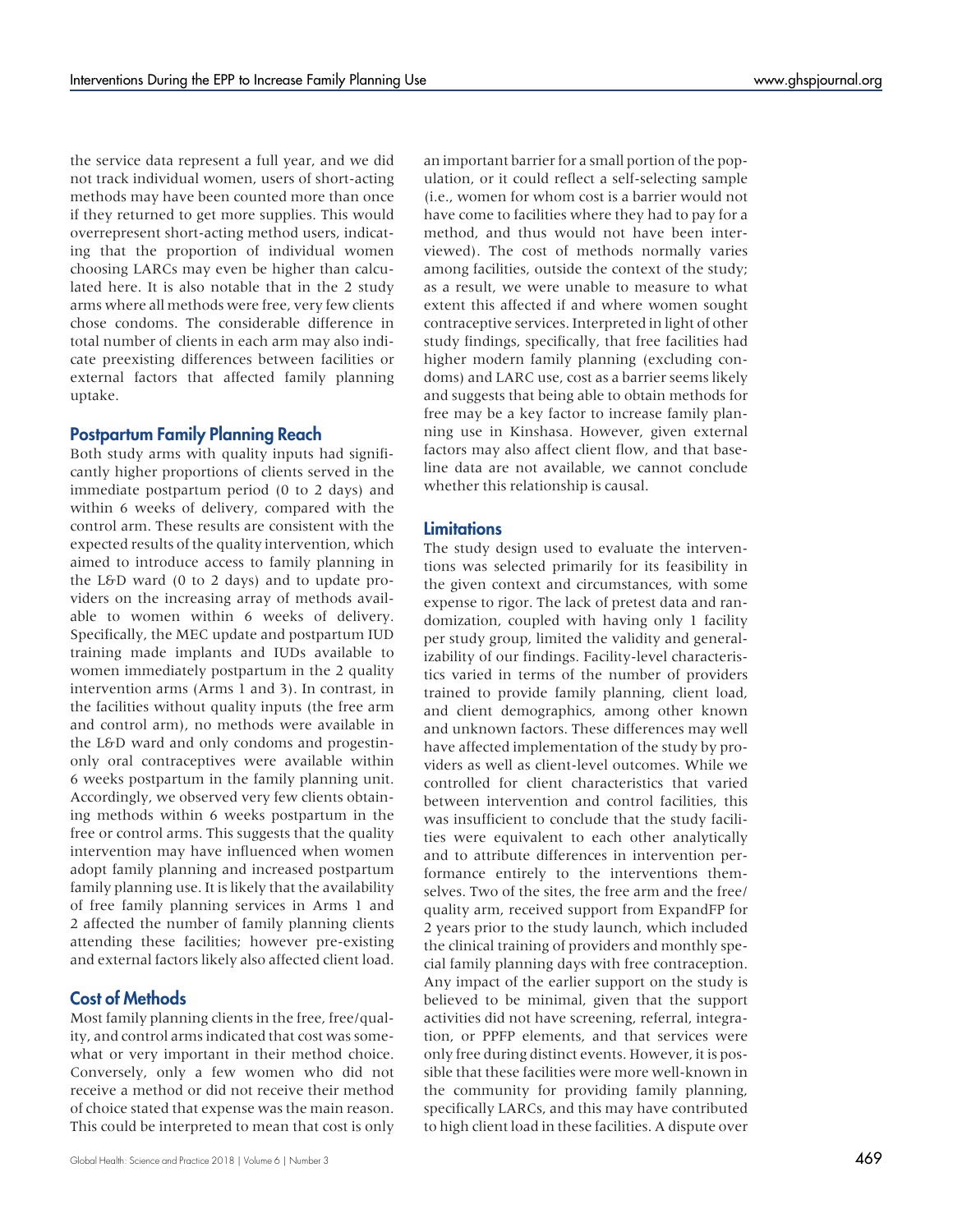the land on which 1 of the facilities is built (the quality arm) arose during implementation, which we believe affected overall client flow, resulting in a lower-than-desired sample in this group, as well as provider morale or performance. This situation has implications for the interpretation of data in this particular group.

It is possible that some women were interviewed more than once, on different dates. We mentioned earlier that women using short-acting methods may have been counted more than once; this may also have been the case if a woman was interviewed in L&D after giving birth and then again in PNC 2 weeks later. However, being interviewed more than once should not have altered a woman's reporting of her experience in a particular service, and any risk to measures of family planning use was likely small and distributed equivalently across study groups.

Service statistics were compared across groups as an average measure; as a result, this analysis does not fully account for changes over time that may have occurred at different rates in each study group. Finally, client exit interviews were conducted when facilities had been implementing the intervention for between 9 and 12 months. It is possible that the different time periods affected levels of intervention uptake, though monitoring of referrals throughout the intervention period did not indicate substantial changes over time. Finally, the relatively short period of implementation limited conclusions on the sustainability of such an intervention.

# **CONCLUSIONS**

While the results of this study are limited, they do have important implications for programs operating in this and other low-resource settings where use of family planning, especially family planning within the EPP, is limited. The results provide some preliminary evidence of how integrating a PPFP intervention across service delivery units within a facility may improve family planning uptake in the EPP, and how different types of interventions (cost and quality improvements) can work together to compound improvements in PPFP uptake in highly difficult programmatic contexts.

Combining free contraceptives with quality services appears to be more effective than implementing each type of intervention alone.

In light of this, we conclude that combining the free contraceptives and quality interventions had the strongest effect on family planning screening, quality of counseling, modern family planning use, and LARCs use, specifically. Further, family planning clients in the 2 quality intervention arms were more likely to adopt a method within 6 weeks of delivery, indicating that this intervention better targets postpartum women than offering free contraceptives alone. The quality-only intervention performed well on improving screening practices but not on most other indicators, suggesting that quality interventions may be necessary but insufficient to effect change. Still, this is not conclusive, considering problems with sample size already discussed. As expected, the cost-only intervention did not improve screening or referral but was associated with improved counseling practices and modern family planning use overall.

Providing clients with access to free contraceptives is key to improving family planning use in this setting and warrants further investigation into how to make free services available and financially sustainable for the health system. Training providers to properly counsel, screen, and refer clients and to provide LARCs and other methods in the postpartum period is also crucial to improving family planning access and use. Future scale up of this or similar interventions should investigate how to adjust screening and referral practices so that they can be implemented more fully and consistently. Combining these interventions appears to be more effective than implementing either intervention alone, and addressing multiple barriers to family planning use simultaneously is necessary to effect meaningful change in access to PPFP.

Acknowledgments: The authors wish to express thanks to Analee Etheredge, Sara Malakoff, and Megan Schmitt for their helpful comments on earlier drafts of this article. Thanks to Michael Klitsch for copyediting. We would also like to thank Claudine Monganza for her management of study implementation in Kinshasa and Robert Mwamba for his assistance. Thanks to the Bill & Melinda Gates Foundation for funding this study.

Funding: Bill & Melinda Gates Foundation.

Competing Interests: None declared.

### **REFERENCES**

- <span id="page-14-0"></span>1. Borda MR, Winfrey W, McKaig C. Return to sexual activity and modern family planning use in the extended postpartum period: an analysis of findings from seventeen countries. Afr J Reprod Health. 2010;14(4):72–79.
- <span id="page-14-2"></span>2. Moore Z, Pfitzer A, Gubin R, Charurat E, Elliott L, Croft T. Missed opportunities for family planning: an analysis of pregnancy risk and contraceptive method use among postpartum women in 21 low- and middle-income countries. Contraception. 2015;92(1):31–39. [CrossRef](https://doi.org/10.1016/j.contraception.2015.03.007). [Medline](http://www.ncbi.nlm.nih.gov/pubmed/25769442)
- 3. Pasha O, Goudar SS, Patel A, et al. Postpartum contraceptive use and unmet need for family planning in five low-income countries. Reprod Health. 2015;12(suppl 2):S11. [CrossRef](https://doi.org/10.1186/1742-4755-12-S2-S11). [Medline](http://www.ncbi.nlm.nih.gov/pubmed/26063346)
- <span id="page-14-1"></span>4. Ross JA, Winfrey WL. Contraceptive use, intention to use and unmet need during the extended postpartum period. Int Fam Plan Perspect. 2001;27(1):20. [CrossRef.](https://doi.org/10.2307/2673801)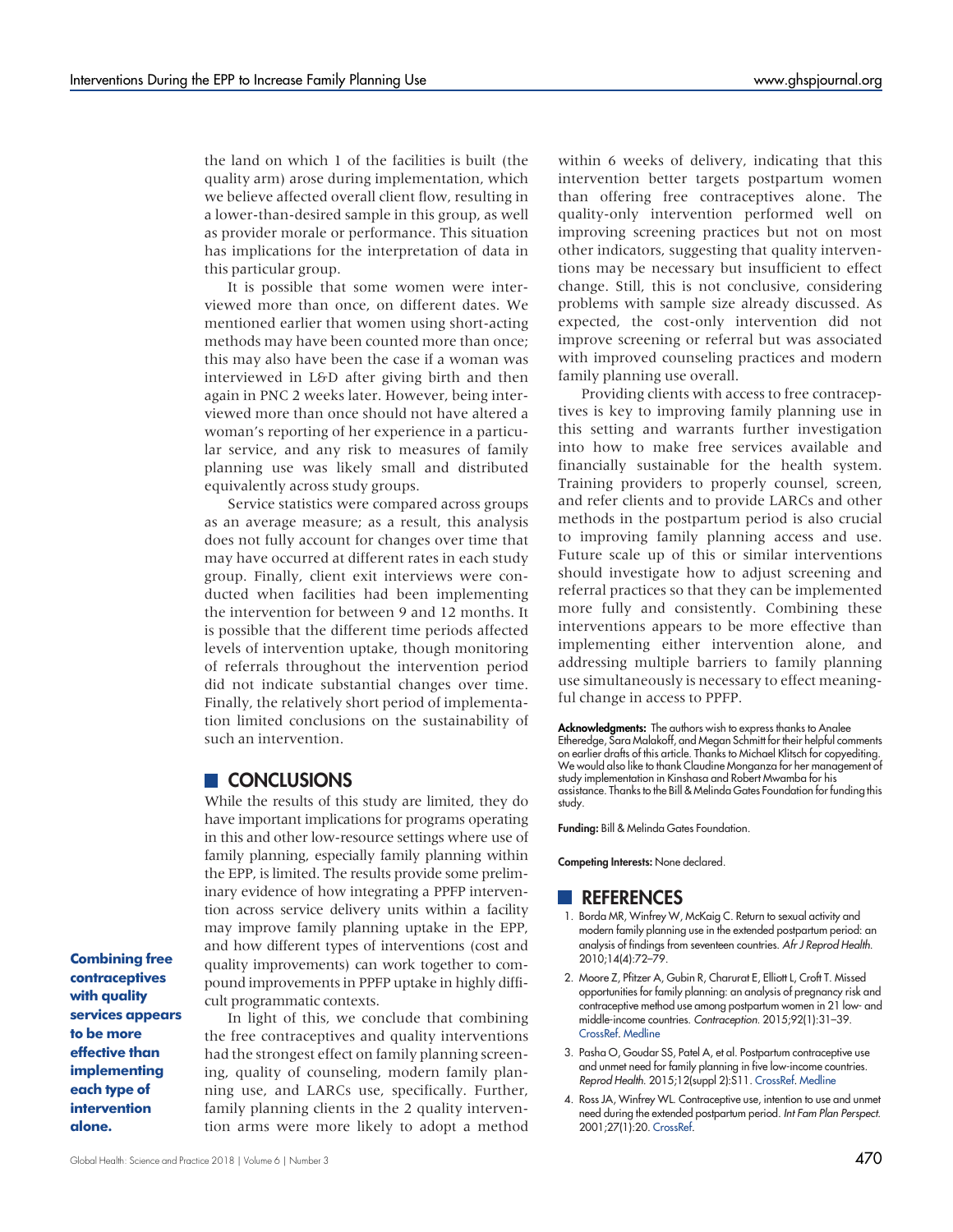- <span id="page-15-0"></span>5. Ahmed S, Norton M, Williams E, et al. Operations research to add postpartum family planning to maternal and neonatal health to improve birth spacing in Sylhet District, Bangladesh. Glob Health Sci Pract. 2013;1(2):262–276. [CrossRef](https://doi.org/10.9745/GHSP-D-13-00002). [Medline](http://www.ncbi.nlm.nih.gov/pubmed/25276538)
- <span id="page-15-9"></span>6. Cleland J, Shah IH, Daniele M. Interventions to improve postpartum family planning in low- and middle-income countries: program implications and research priorities. Stud Fam Plann. 2015;46 (4):423–441. [CrossRef](https://doi.org/10.1111/j.1728-4465.2015.00041.x). [Medline](http://www.ncbi.nlm.nih.gov/pubmed/26643491)
- <span id="page-15-10"></span>7. Cooper CM, Fields R, Mazzeo CI, et al. Successful proof of concept of family planning and immunization integration in Liberia. Glob Health Sci Pract. 2015;3(1):71–84. [CrossRef.](https://doi.org/10.9745/GHSP-D-14-00156) [Medline](http://www.ncbi.nlm.nih.gov/pubmed/25745121)
- 8. Dasgupta ANZ, Zaba B, Crampin AC. Postpartum uptake of contraception in rural northern Malawi: a prospective study. Contraception. 2016;94(5):499–504. [CrossRef.](https://doi.org/10.1016/j.contraception.2016.05.007) [Medline](http://www.ncbi.nlm.nih.gov/pubmed/27241897)
- 9. Speizer IS, Fotso JC, Okigbo C, Faye CM, Seck C. Influence of integrated services on postpartum family planning use: a cross-sectional survey from urban Senegal. BMC Public Health. 2013;13(1):752. [CrossRef.](https://doi.org/10.1186/1471-2458-13-752) [Medline](http://www.ncbi.nlm.nih.gov/pubmed/23941611)
- <span id="page-15-14"></span>10. Tawfik Y, Rahimzai M, Ahmadzai M, Clark PA, Kamgang E. Integrating family planning into postpartum care through modern quality improvement: experience from Afghanistan. Glob Health Sci Pract. 2014;2(2):226–233. [CrossRef](https://doi.org/10.9745/GHSP-D-13-00166). [Medline](http://www.ncbi.nlm.nih.gov/pubmed/25276580)
- <span id="page-15-1"></span>11. Daniele M. Postpartum Family Planning in Burkina Faso. STEP UP Research Report. London: London School of Hygiene and Tropical Medicine; 2014. [http://researchonline.lshtm.ac.uk/1678277/1/](http://researchonline.lshtm.ac.uk/1678277/1/2014RH_STEPUP_PPFP_BurkinaFaso.pdf) [2014RH\\_STEPUP\\_PPFP\\_BurkinaFaso.pdf.](http://researchonline.lshtm.ac.uk/1678277/1/2014RH_STEPUP_PPFP_BurkinaFaso.pdf) Accessed July 23, 2018.
- 12. Hennink M, Madise N. Influence of user fees on contraceptive use in Malawi. African Popul Stud. 2005;20(2):125–141. [http://aps.](http://aps.journals.ac.za/pub/article/view/397) [journals.ac.za/pub/article/view/397.](http://aps.journals.ac.za/pub/article/view/397)
- 13. Tumlinson K, Speizer I, Archer L, Behets F. Simulated clients reveal programmatic factors that may influence contraceptive use in Kisumu, Kenya. Glob Health Sci Pract. 2013;1(3):407–416. [CrossRef.](https://doi.org/10.9745/GHSP-D-13-00075) [Medline](http://www.ncbi.nlm.nih.gov/pubmed/24683525)
- <span id="page-15-2"></span>14. Tibaijuka L, Odongo R, Welikhe E, et al. Factors influencing use of long-acting versus short-acting contraceptive methods among reproductive-age women in a resource-limited setting. BMC Womens Health. 2017;17(1):25. [CrossRef.](https://doi.org/10.1186/s12905-017-0382-2) [Medline](http://www.ncbi.nlm.nih.gov/pubmed/28376779)
- <span id="page-15-3"></span>15. FPwatch Group. FPwatch Study Reference Document. Democratic Republic of Congo Outlet Survey, 2015. Washington, DC: FPwatch project, Population Services International; 2015.
- <span id="page-15-4"></span>16. Harrison MS, Goldenberg RL. Immediate postpartum use of longacting reversible contraceptives in low- and middle-income countries. Matern Health Neonatol Perinatol. 2017;3(1):24. [CrossRef.](https://doi.org/10.1186/s40748-017-0063-z) **[Medline](http://www.ncbi.nlm.nih.gov/pubmed/29299334)**
- <span id="page-15-5"></span>17. Bellows B, Bulaya C, Inambwae S, Lissner CL, Ali M, Bajracharya A. Family planning vouchers in low and middle income countries: a systematic review. Stud Fam Plann. 2016;47(4):357–370. [CrossRef](https://doi.org/10.1111/sifp.12006). **[Medline](http://www.ncbi.nlm.nih.gov/pubmed/27859338)**
- 18. Family Planning High Impact Practices. Vouchers: Addressing Inequities in Access to Contraceptive Services. Washington, DC: U.S. Agency for International Development; 2015. [https://www.](https://www.fphighimpactpractices.org/vouchers-addressing-inequities-in-access-to-contraceptive-services/) [fphighimpactpractices.org/vouchers-addressing-inequities-in](https://www.fphighimpactpractices.org/vouchers-addressing-inequities-in-access-to-contraceptive-services/)[access-to-contraceptive-services/.](https://www.fphighimpactpractices.org/vouchers-addressing-inequities-in-access-to-contraceptive-services/) Accessed July 23, 2018.
- <span id="page-15-6"></span>19. Korachais C, Macouillard E, Meessen B. How user fees influence contraception in low and middle income countries: a systematic review. Stud Fam Plann. 2016;47(4):341–356. [CrossRef](https://doi.org/10.1111/sifp.12005). [Medline](http://www.ncbi.nlm.nih.gov/pubmed/27859370)
- <span id="page-15-7"></span>20. World Health Organization (WHO). Programming Strategies for Postpartum Family Planning. Geneva: WHO; 2013. [http://apps.](http://apps.who.int/iris/bitstream/handle/10665/93680/9789241506496_eng.pdf?sequence=1) [who.int/iris/bitstream/handle/10665/93680/9789241506496\\_](http://apps.who.int/iris/bitstream/handle/10665/93680/9789241506496_eng.pdf?sequence=1) [eng.pdf?sequence=1.](http://apps.who.int/iris/bitstream/handle/10665/93680/9789241506496_eng.pdf?sequence=1) Accessed July 23, 2018.
- <span id="page-15-8"></span>21. Family Planning High Impact Practices. Immediate Postpartum Family Planning: A Key Component of Childbirth Care. Washington, DC: U.S. Agency for International Development; 2017. [https://www.](https://www.fphighimpactpractices.org/briefs/immediate-postpartum-family-planning)

[fphighimpactpractices.org/briefs/immediate-postpartum-family](https://www.fphighimpactpractices.org/briefs/immediate-postpartum-family-planning)[planning](https://www.fphighimpactpractices.org/briefs/immediate-postpartum-family-planning). Accessed July 23, 2018.

- <span id="page-15-11"></span>22. Blazer C, Prata N. Postpartum family planning: current evidence on successful interventions. Open Access J Contracept. 2016;7:53–67. [CrossRef.](https://doi.org/10.2147/OAJC.S98817) [Medline](http://www.ncbi.nlm.nih.gov/pubmed/29386937)
- 23. Cameron ST, Craig A, Sim J, et al. Feasibility and acceptability of introducing routine antenatal contraceptive counselling and provision of contraception after delivery: the APPLES pilot evaluation. BJOG. 2017;124(13):2009–2015. [CrossRef.](https://doi.org/10.1111/1471-0528.14674) [Medline](http://www.ncbi.nlm.nih.gov/pubmed/28380288)
- <span id="page-15-13"></span>24. Dulli LS, Eichleay M, Rademacher K, Sortijas S, Nsengiyumva T. Meeting postpartum women's family planning needs through integrated family planning and immunization services: results of a cluster-randomized controlled trial in Rwanda. Glob Health Sci Pract. 2016;4(1):73–86. [CrossRef.](https://doi.org/10.9745/GHSP-D-15-00291) [Medline](http://www.ncbi.nlm.nih.gov/pubmed/27016545)
- <span id="page-15-12"></span>25. Vance G, Janowitz B, Chen M, et al. Integrating family planning messages into immunization services: a cluster-randomized trial in Ghana and Zambia. Health Policy Plan. 2014;29(3):359–366. [CrossRef.](https://doi.org/10.1093/heapol/czt022) [Medline](http://www.ncbi.nlm.nih.gov/pubmed/23570834)
- <span id="page-15-15"></span>26. Ministère du Plan et Suivi de la Mise en œuvre de la Révolution de la Modernité (MPSMRM), Ministère de la Santé Publique (MSP), and ICF International. République Démocratique du Congo: Enquête Démographique et de Santé (EDS-RDC) 2013–2014. Rockville, MD: MPSMRM, MSP, and ICF International; 2014. [https://dhsprogram.](https://dhsprogram.com/pubs/pdf/FR300/FR300.pdf) [com/pubs/pdf/FR300/FR300.pdf](https://dhsprogram.com/pubs/pdf/FR300/FR300.pdf). Accessed July 23, 2018.
- <span id="page-15-16"></span>27. Mpunga D, Lumbayi JP, Dikamba N, Mwembo A, Ali Mapatano M, Wembodinga G. Availability and quality of family planning services in the Democratic Republic of the Congo: high potential for improvement. Glob Health Sci Pract. 2017;5(2):274–285. [CrossRef.](https://doi.org/10.9745/GHSP-D-16-00205) [Medline](http://www.ncbi.nlm.nih.gov/pubmed/28588047)
- <span id="page-15-17"></span>28. FP2020. Engagements FP2020: Gouvernement de la Republique Democratique du Congo. 2017; London: FP2020. [http://www.](http://www.familyplanning2020.org/entities/112) [familyplanning2020.org/entities/112](http://www.familyplanning2020.org/entities/112). Accessed August 11, 2018.
- 29. Ministère de la Santé Publique (MSP). Planification Familiale: Plan Stratégique National à Vision Multisectorielle (2014–2020). Kinshasa, DRC: MSP; 2014.
- 30. Mukaba T, Binanga A, Fohl S, Bertrand JT. Family planning policy environment in the Democratic Republic of the Congo: levers of positive change and prospects for sustainability. Glob Health Sci Pract. 2015;3(2):163–173. [CrossRef.](https://doi.org/10.9745/GHSP-D-14-00244) [Medline](http://www.ncbi.nlm.nih.gov/pubmed/26085015)
- <span id="page-15-18"></span>31. Maternal and Child Survival Program (MCHIP). Accélérer l'Accès à la Planification Familiale du Postpartum (PFPP) en Afrique Sub-Saharienne et en Asie. Washington, DC: MCHIP; 2015. [https://www.k4health.org/sites/default/files/ppfp\\_country\\_](https://www.k4health.org/sites/default/files/ppfp_country_programming_strategies_french.pdf) [programming\\_strategies\\_french.pdf](https://www.k4health.org/sites/default/files/ppfp_country_programming_strategies_french.pdf). Accessed July 23, 2018.
- <span id="page-15-19"></span>32. Performance Monitoring and Accountability 2020 (PMA2020). PMA2016/Kinshasa-R5. Family Planning Brief. Baltimore: PMA2020; 2017. [https://www.pma2020.org/sites/default/files/](https://www.pma2020.org/sites/default/files/DRCR5-KINSHASA-EN-FP-Brief-v6-2017.01.23.pdf) [DRCR5-KINSHASA-EN-FP-Brief-v6-2017.01.23.pdf](https://www.pma2020.org/sites/default/files/DRCR5-KINSHASA-EN-FP-Brief-v6-2017.01.23.pdf). Accessed July 23, 2018.
- <span id="page-15-20"></span>33. The World Bank. World Bank Open Data. Congo, Dem. Rep. The World Bank Website. [https://data.worldbank.org/country/congo](https://data.worldbank.org/country/congo-dem-rep)[dem-rep](https://data.worldbank.org/country/congo-dem-rep). Accessed July 23, 2018.
- <span id="page-15-21"></span>34. World Health Organization (WHO). Medical Eligibility Criteria for Contraceptive Use. 5th ed. Geneva: WHO; 2015. [http://apps.who.](http://apps.who.int/iris/bitstream/handle/10665/181468/9789241549158_eng.pdf?sequence=1) [int/iris/bitstream/handle/10665/181468/9789241549158\\_](http://apps.who.int/iris/bitstream/handle/10665/181468/9789241549158_eng.pdf?sequence=1) [eng.pdf?sequence=1](http://apps.who.int/iris/bitstream/handle/10665/181468/9789241549158_eng.pdf?sequence=1). Accessed July 23, 2018.
- <span id="page-15-22"></span>35. Bradley J, Lynam PF, Dwyer JC, Wambwa GE. Whole-Site Training: A New Approach to the Organization of Training. New York: AVSC International; 1998.
- 36. The ACQUIRE Project. Programming for Training: A Resource Package for Trainers, Program Managers, and Supervisors. New York: EngenderHealth; 2008.
- 37. Subramanian L, Cisek C, Kanlisi N, Pile JM. The Ghana vasectomy initiative: facilitating client–provider communication on no-scalpel